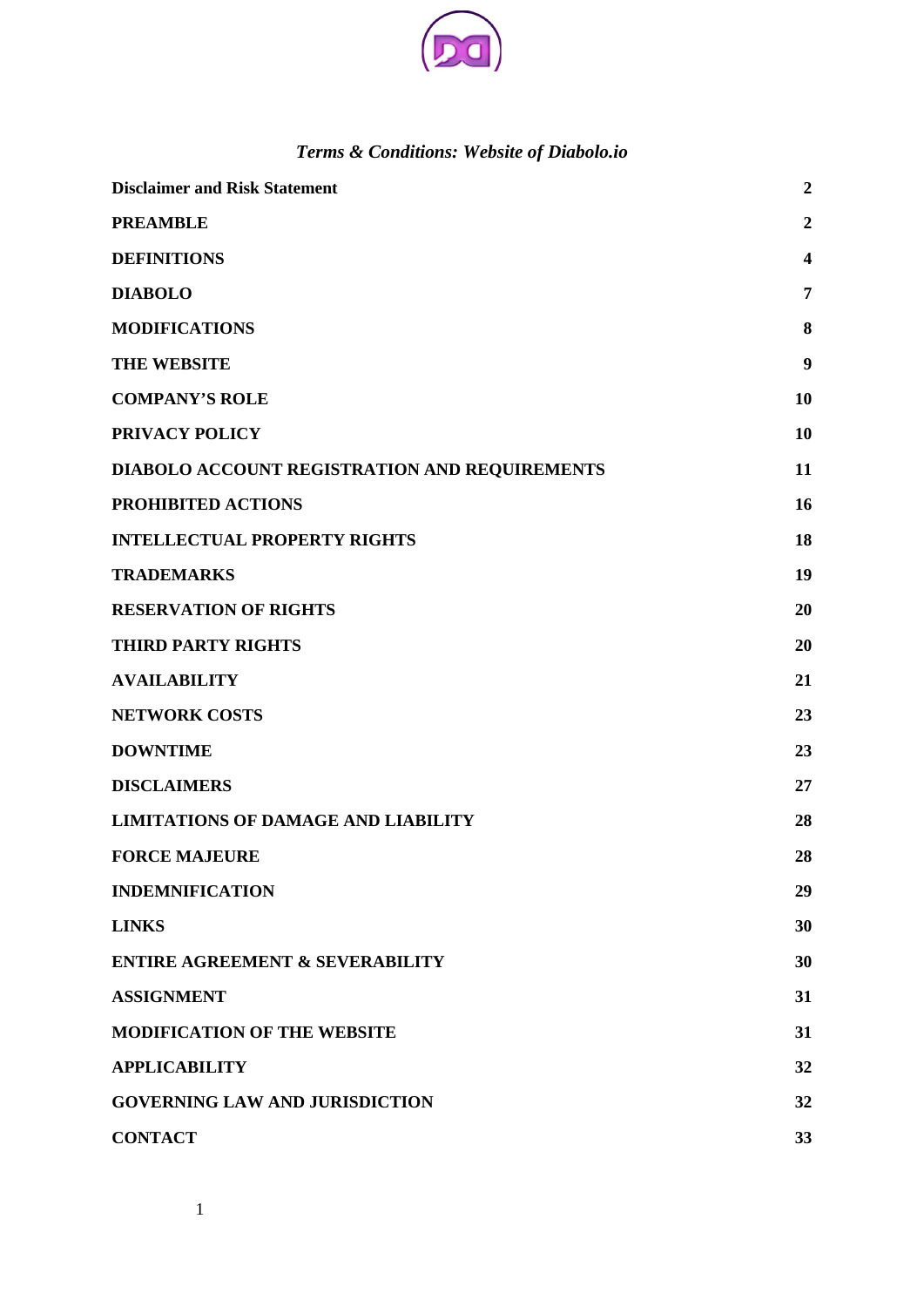

#### <span id="page-1-0"></span>*Disclaimer*

*The information contained in or provided from or through this website is not intended to be and does not constitute financial advice, trading advice, or any other type of advice.* 

#### *Risk Statement*

*You understand that blockchain technology and crypto-assets carry significant risks for users, including the possible loss of all value allocated in crypto-assets. Such risks arise from the novelty of this technology, the regulatory uncertainty, the possibility of hacking, the high volatility and the information asymmetry characterizing the crypto market. You should not purchase crypto-assets with funds you cannot afford to lose. Furthermore, you are warmly encouraged to seek financial and legal advice concerning your purchases of crypto-assets and the use of our services.*

### **1. GENERAL**

- 1.1. The present Terms and Conditions (the "Terms" or "T&C") govern your use of the Website diabolo.io (the "Website") and the services offered on or through this latter (the "Services"). The Website is owned and operated by Diabolo Sàrl, a limited liability company validly existing and duly incorporated under the laws of Switzerland, with company registration number CHE-348.493.571, and official address at Chemin de Madame de Warens 2, 1816 Chailly-Montreux, Vaud (hereinafter referred to as the "Company", "We" or "Us"). The Website is available directly at https://diabolo.io/ and may also be available through other addresses or channels.
- 1.2. The present Terms & Conditions are entered into between you and the Company. In addition, when using some features of the Services, you may be subject to specific additional terms and conditions applicable to those features.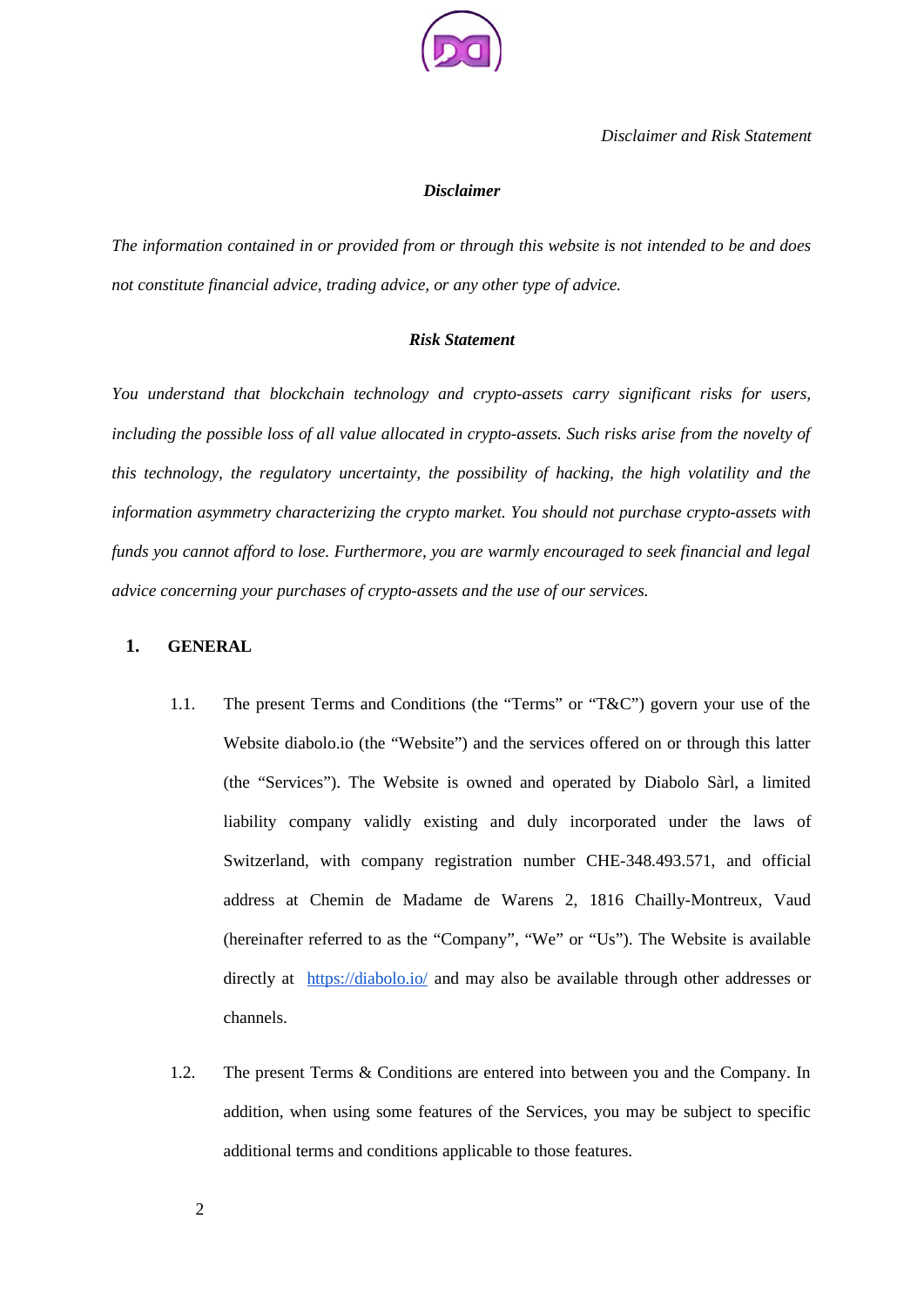

- 1.3. Please read the Terms carefully as they govern your use of the Website and the Services.
- 1.4. By browsing the Website, you acknowledge that you have read and understood these Terms and agree to be bound by them and to comply with these Terms and all applicable laws and regulations. If you do not agree with these Terms, you should refrain from using the Website.
- 1.5. Your consent is given once you tick the box in the pop-up window which appears upon your first connection, and which says: "This website uses cookies to ensure you get the best experience on our website. By continuing to use our website, you agree to our Privacy Policy and to our Cookies Policy". By giving your consent, you confirm that your level of English is sufficient to understand the meaning of the Terms as well as all the commitments, warranties, waivers and obligations contained therein.
- 1.6. If you are browsing the Website on behalf of a business or other entity, you represent and warrant that you have the necessary authority to bind that business or entity to these Terms and that you are agreeing to these Terms on behalf of that business or entity.
- 1.7. We reserve the right at any time to unilaterally amend these T&C. Any modification made to these T&C shall be effective immediately after we upload the updated version of these T&C on the Website. Your continued use of the Website shall constitute your acceptance of the amendments implemented to these T&C.
- 1.8. If you wish to contact Diabolo, please do so at the following postal address: Chemin de madame Warens 2, 1816 Montreux, Switzerland, or at the following e-mail addresses: help@diabolotrading.com and dataprotection@diabolotrading.com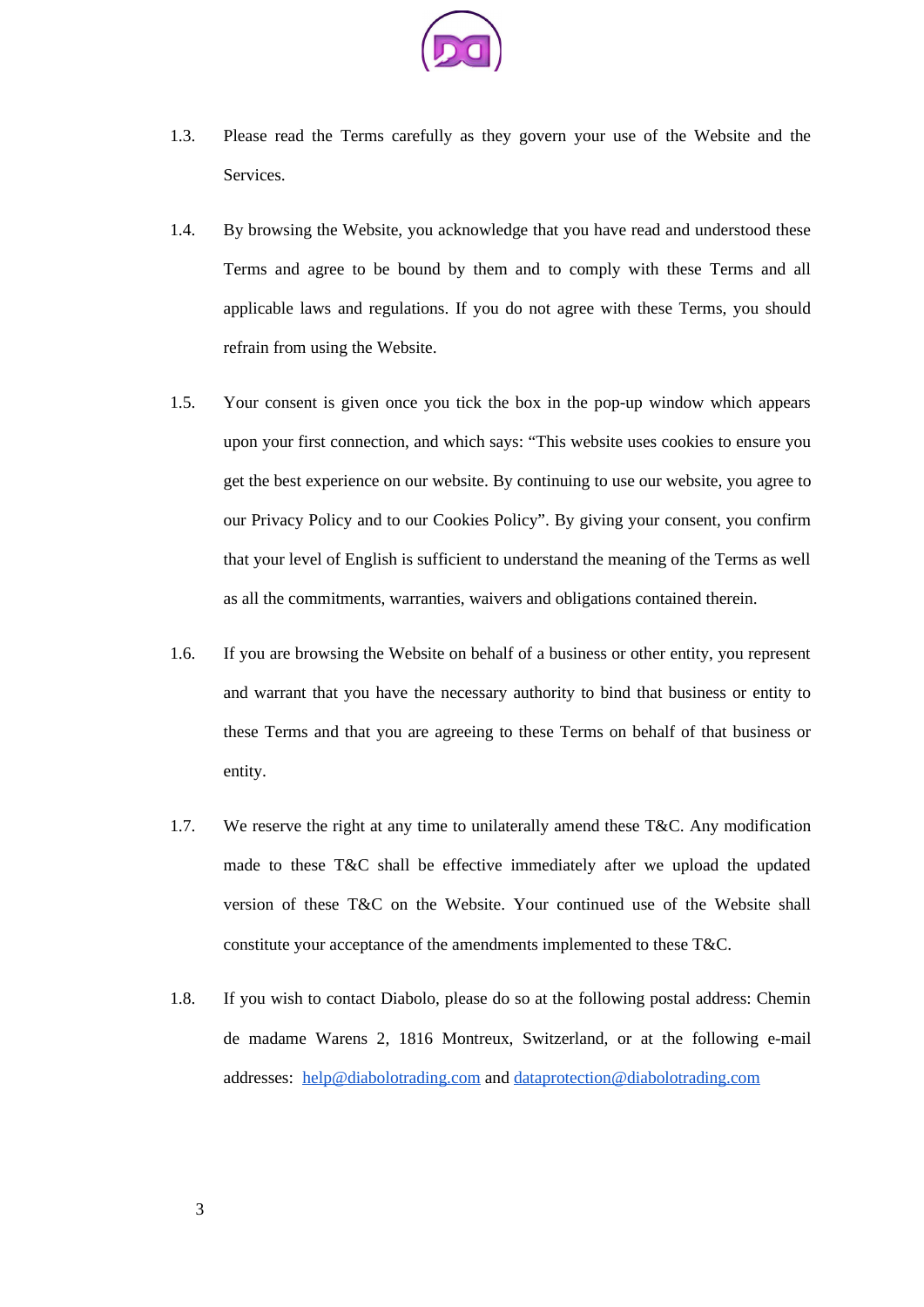

- 1.8.1. If you have any questions concerning the processing of your data, please address your correspondence to the Diabolo Data Protection Officer at: dataprotection@diabolotrading.com;
- 1.8.2. If you are currently receiving marketing information that you would prefer not to receive in the future please email us at: help@diabolotrading.com
- 1.9. If you are a resident of the European Union, you have the right to file a complaint concerning your data protection with the competent supervisory authority, being the French EU Data Protection Authority. You can contact them at the following address: CNIL, Commission Nationale de l'Informatique et des Libertés, 3 Place de Fontenoy TSA 80715, 75334 PARIS CEDEX 07, France.

# **2. DEFINITIONS**

- 2.1. The following terms, as used herein shall have the following meanings respectively unless inconsistent with the subject or context. Other capitalized terms may be defined elsewhere in these T&C and, unless otherwise indicated, shall have such meaning throughout these T&C.
- 2.2. "Intellectual property rights" shall mean copyrights, patents, registered designs, design rights, database rights, trademarks, trade secrets, know-how or any other proprietary or industrial right, whether registered or unregistered.
- 2.3. "Third-Party/Third-Parties" shall mean any other natural who is not a User or a Visitor.
- 2.4. "Company" shall mean Diabolo Sàrl, a limited liability company validly existing and duly incorporated under the laws of Switzerland, with company registration number CHE-348.493.571, and official address at Chemin de Madame de Warens 2, 1816 Chailly-Montreux, Vaud.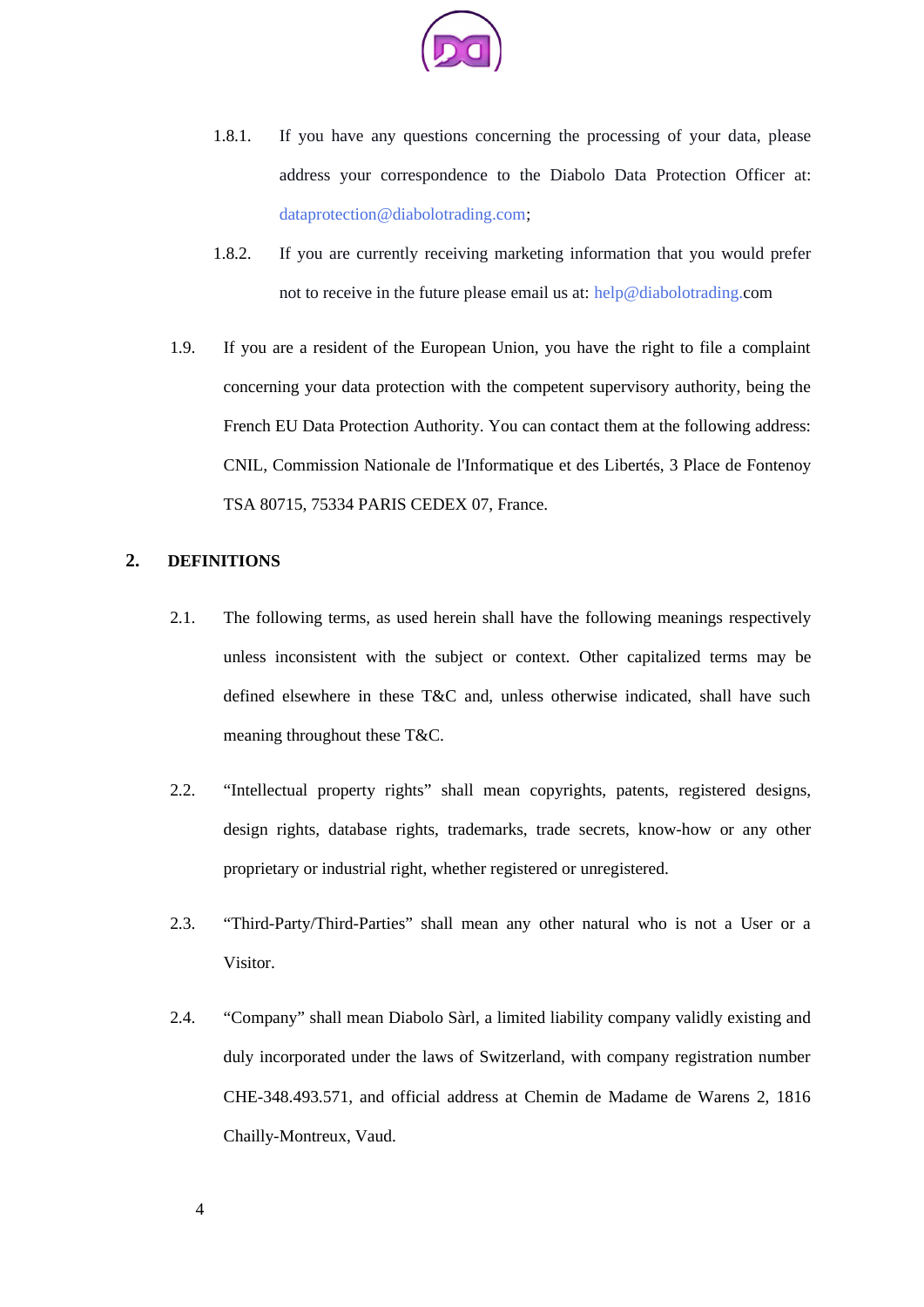

- 2.5. "User" shall mean a person which has registered on the Website.
- 2.6. "Visitor" shall mean a person or entity browsing the Website without having registered as a User.
- 2.7. "Website" shall mean the domain Diabolo.io available at the following URL: https://diabolo.io/.
- 2.8. "DCASH Token" shall mean a cross-chain utility-type crypto-asset having the purpose of enabling access to the Services.
- 2.9. "Diabolo" shall have the meaning ascribed to it in clause 3.1.
- 2.10. "Services" shall have the meaning ascribed to in clause 3.4.
- 2.11. "Whitepaper" shall mean the document published by the Company to explain its vision, mission and entrepreneurial project;
- 2.12. Except where the context requires otherwise, these T&C will be interpreted as follows:
	- 2.12.1. headings are for convenience only and shall not affect the construction or interpretation of any provision of these T&C;
	- 2.12.2. where a word or phrase is defined, other parts of speech and grammatical forms and the cognate variations of that word or phrase shall have corresponding meanings;
	- 2.12.3. words importing the singular shall include plural and vice versa;
	- 2.12.4. reference to clauses are to clauses of this these T&C;
	- 2.12.5. all words (whether gender-specific or gender neutral) shall be deemed to include each of the masculine, feminine and neutral genders;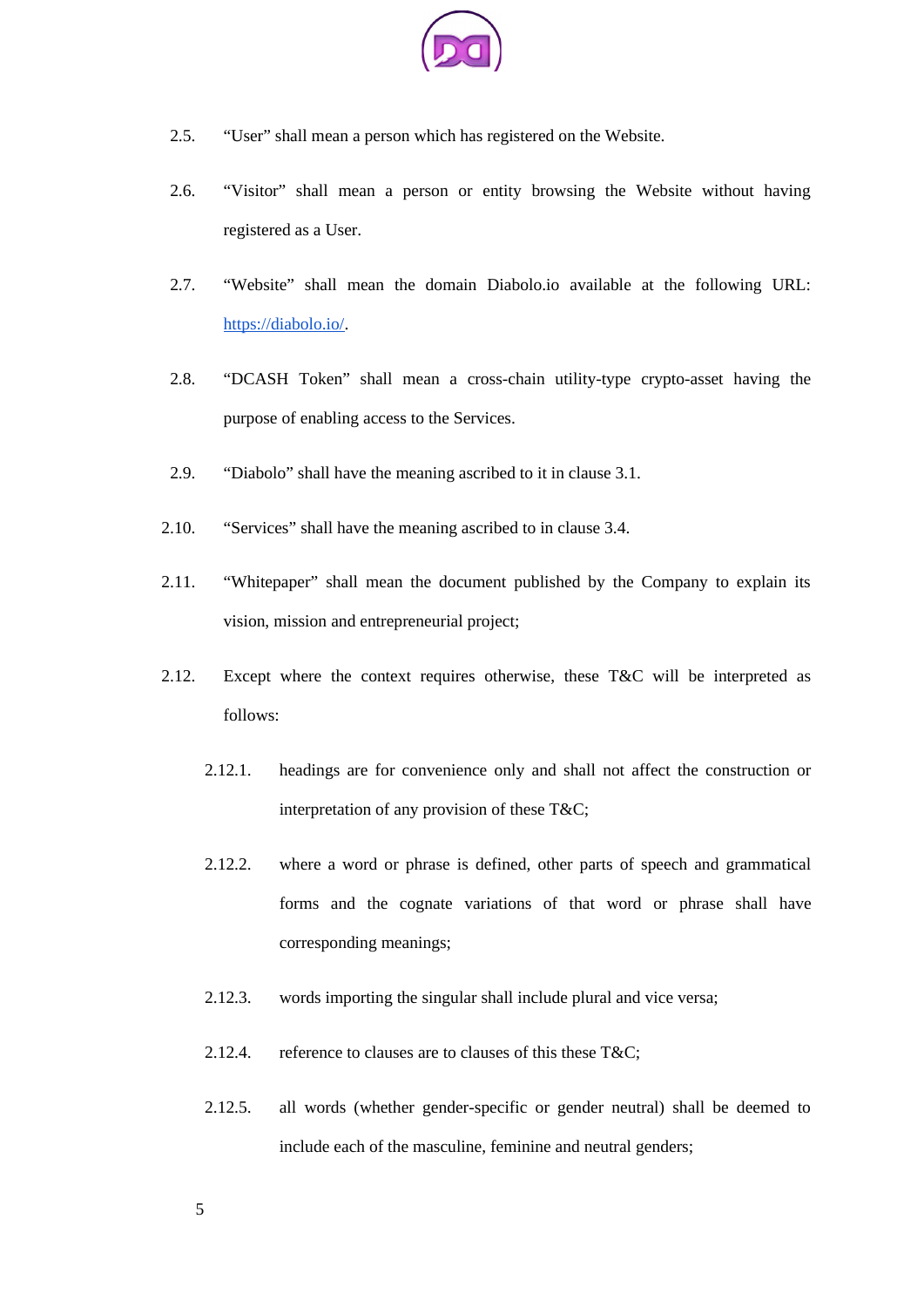

- 2.12.6. the ejusdem generis (of the same kind) rule will not apply to the interpretation of these T&C, accordingly, include and including will be read without limitation;
- 2.12.7. a reference to any document is to that document as amended, consolidated, supplemented, novated or replaced from time to time in terms thereof;
- 2.12.8. a reference to a statute or statutory provision includes, to the extent applicable at any relevant time:
	- 2.12.8.1. that statute or statutory provision as from time to time consolidated, modified, re-enacted or replaced by any other statute or statutory provision whether before or after the date of these T&C;
	- 2.12.8.2. any subordinate legislation or regulation made under the relevant statute or statutory provision;
	- 2.12.8.3. references to writing include any mode of reproducing words in a legible and non-transitory form and shall include email or other electronic communication.

### **3. DIABOLO**

- 3.1. Diabolo is a digital ecosystem that provides its community of users with social trading services for the cryptocurrency market.
- 3.2. Diabolo is operated by the Company. From a legal perspective, if Diabolo or Diabolo ecosystem are referred to, the subject of any duties or obligations remains the Company. Diabolo itself is not a legal subject and cannot assume responsibilities or obligations.
- 3.3. Access to the Diabolo ecosystem shall be restricted to the holders of DCASH Tokens. Users shall correspond to the Company a sum of DCASH Tokens as remuneration for 6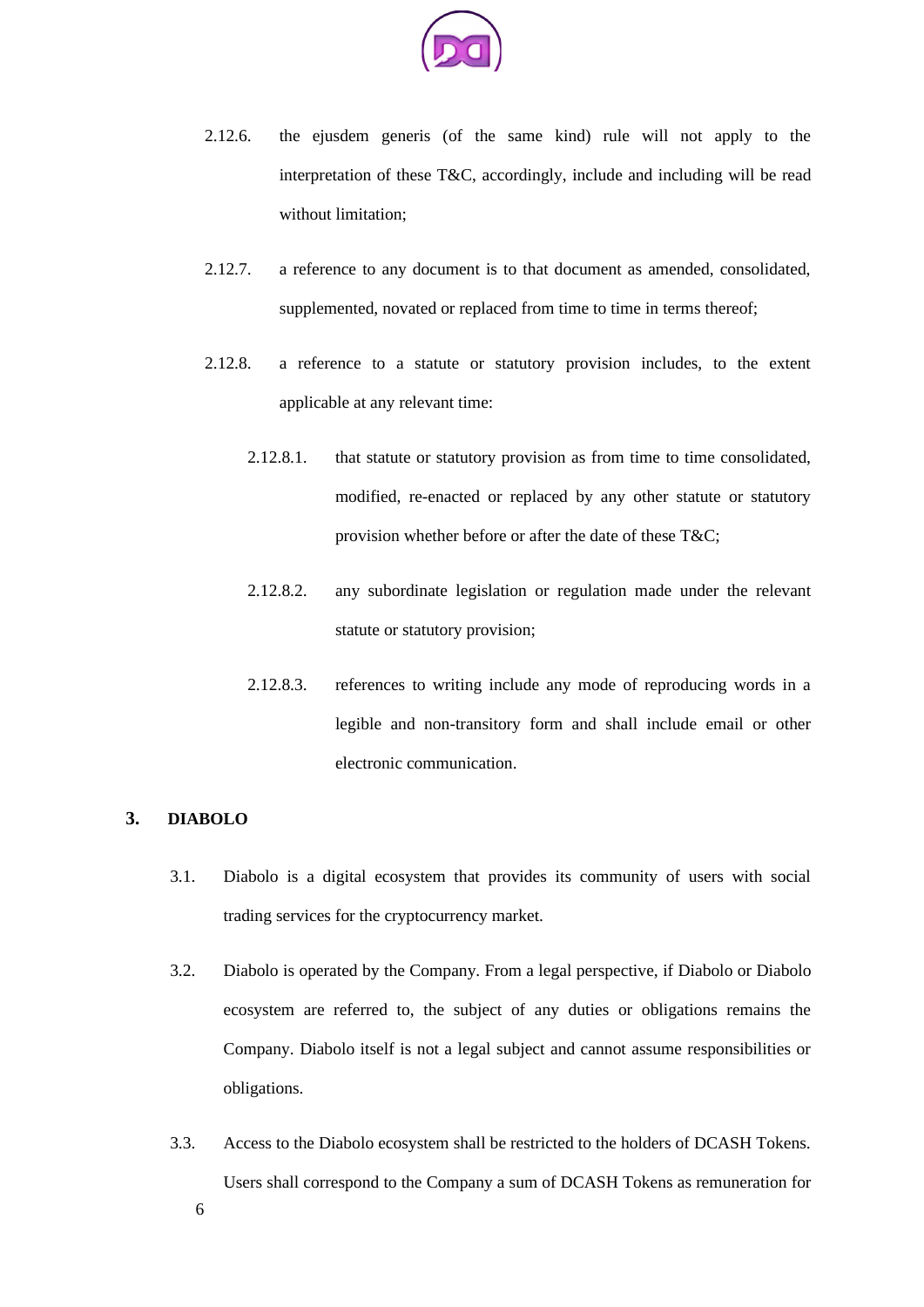

the provision of the Services. The usage of the Services requires a minimum amount of DCASH digital tokens to be deposited into a smart contract. The smart contract will automatically calculate the fees and charge the user what is due. The possibility of spending DCASH digital tokens is intended to be limited to the Diabolo ecosystem.

- 3.4. The Services consist of a Software as a service (SaaS) solution for cryptocurrency copy trading named "Dtrading". Other digital tools and services illustrated in the Whitepaper have been conceived but not yet developed. The Company does not guarantee the future release of any other digital tools or services and reserves the possibility to modify the characteristics of the digital tools and services illustrated in the Whitepaper. You understand and accept that the development of the Diabolo Ecosystem is the sole and exclusive competence of the Company. The Company shall be entirely free in its way of developing the Diabolo Ecosystem and pursuing the vision expressed in the Whitepaper.
- 3.5. Dtrading service consists of an Application Programming Interface (API) integrated with some cryptocurrency exchange platforms (Binance, Kucoin and FTX). The API enables the Users, who have an account on the abovementioned exchange platforms, to automatically replicate the trading activity of other Users. The orders are executed through third-parties exchange platforms. The User, whose trading activity is replicated by other Users, shall be entitled to receive a share of the DCASH Tokens paid to the Company by the Users that replicated its activity. The Company shall restrict the possibility of being copy traded to the users that have accepted a specific Code of Conduct.
- 3.6. Visitors and Users have the possibility to subscribe to our newsletter and/or to contact us if needed.
- **4. MODIFICATION**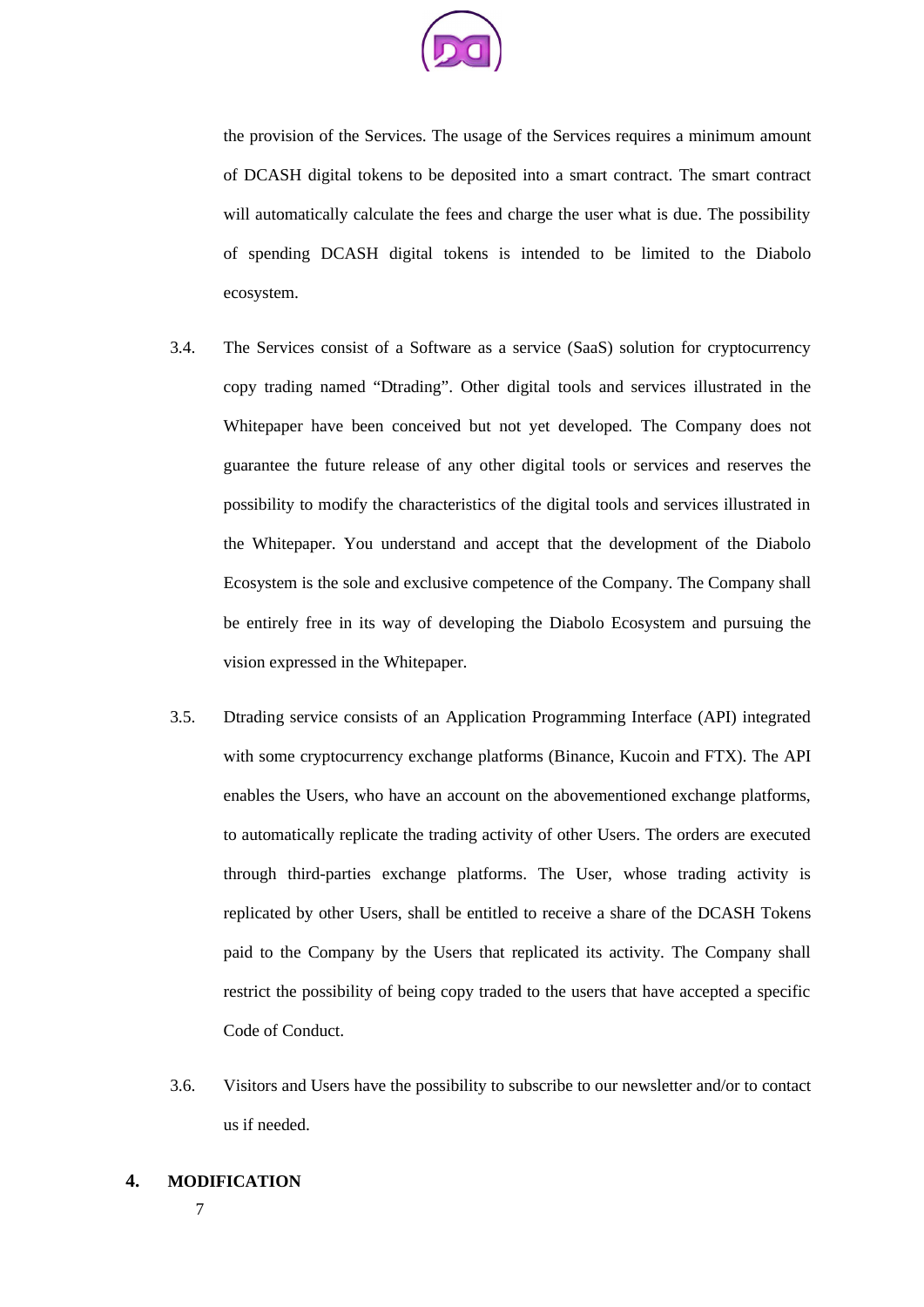

- 4.1. The Company reserves the right to make any changes to these Terms, at its sole discretion. Your continued use of the Website after any such changes, with or without having explicitly accepted the new Terms, shall constitute your consent to such changes.
- 4.2. If you do not agree to such changes, you have no right to obtain information or access to the Website and must immediately cease use of it. You are responsible for verifying regularly these Terms in their current and in effect version from time to time, an up-to-date version of which may be retrieved at any time on the Website.

### **5. THE WEBSITE**

- 5.1. The Website is provided to you on an "as is" basis, without warranties of any kind, either expressed or implied to the maximum extent permitted under applicable law. The Company grants you a limited, non-exclusive, non-transferable, nonsublicensable, and revocable license to use the Website and its content for your personal, non-commercial use, and to display the content of the Website exclusively on your computer screen or on other devices (such as smartphones or tablets), subject to your compliance with these Terms and our policies.
- 5.2. All other uses are prohibited without the Company's prior written consent. Except as otherwise agreed upon, if the Company enables the use of software, content, virtual items, or other materials owned or licensed by the Company (hereinafter: the "Software and Content"), the Company hereby grants you a non-exclusive, nontransferable, non-sublicensable and revocable worldwide license to access and use the Software and Content solely for personal and non-commercial purposes, conditioned on your compliance with these Terms. You will not use, copy, adapt, modify, decompile, reverse engineer, disassemble, decrypt, attempt to derive the source code of, prepare derivative works based upon, distribute, license, sell, rent, transfer, publicly display, publicly perform, transmit, stream, broadcast or otherwise exploit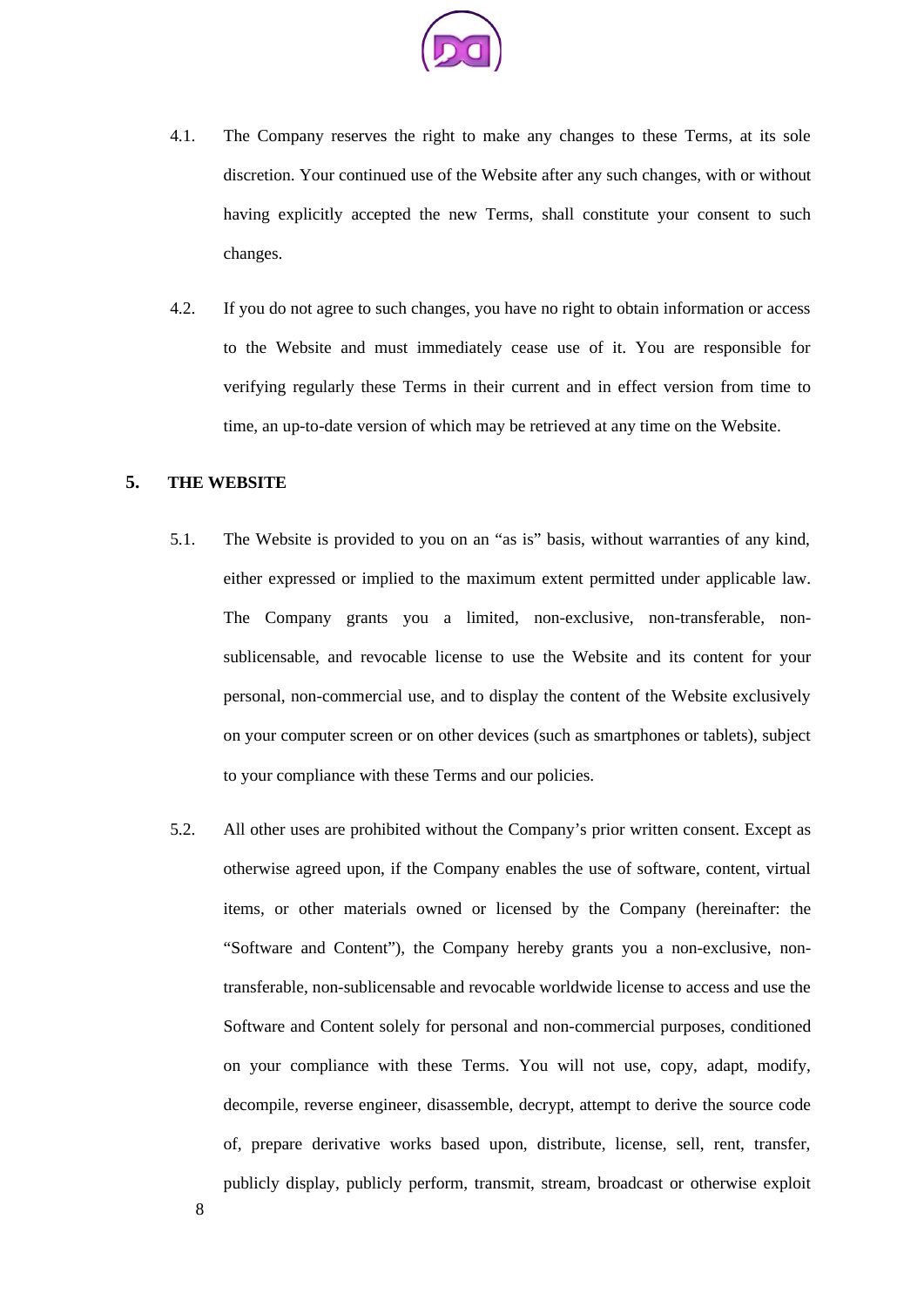

the Software and Content, except as expressly permitted by the Company or as permitted under applicable law. Any unauthorized use of the Software and Content is strictly prohibited and will terminate the license granted in these Terms. No licenses or rights are granted to you by implication or otherwise, except for the licenses and rights expressly granted to you.

5.3. If you provide us with any feedback or comments regarding the Website, you grant the Company the right to use such feedback or comments for any purpose without restriction or payment to you.

# **6. COMPANY'S ROLE**

- 6.1. The Website does not constitute and should not be seen as a recommendation or endorsement of the quality, healthiness, service level, qualification or rating of the Services. In particular, the Website is not deemed to provide (and must not be held as such) any advice relating to your decision whether or not to use our Services by becoming a User and must not be considered as providing complete information in relation to such a decision. The Website only aims to promote the Services provided on it.
- 6.2. Please note that we make no promises or warranties whatsoever of possible gains or returns, in cash or in any other form. You can potentially lose all your contribution. The Company also does not guarantee in any way the success or full execution of its projects.
- 6.3. The Company is not a bank, a security firm, an asset manager, a portfolio manager or an investment advisor. The Company is not a financial institution or a financial service provider. The Company has not received any license of authorization by FINMA or any other regulatory authority. The Company does not, and shall not at any time, give any financial advice whatsoever, including with regards to the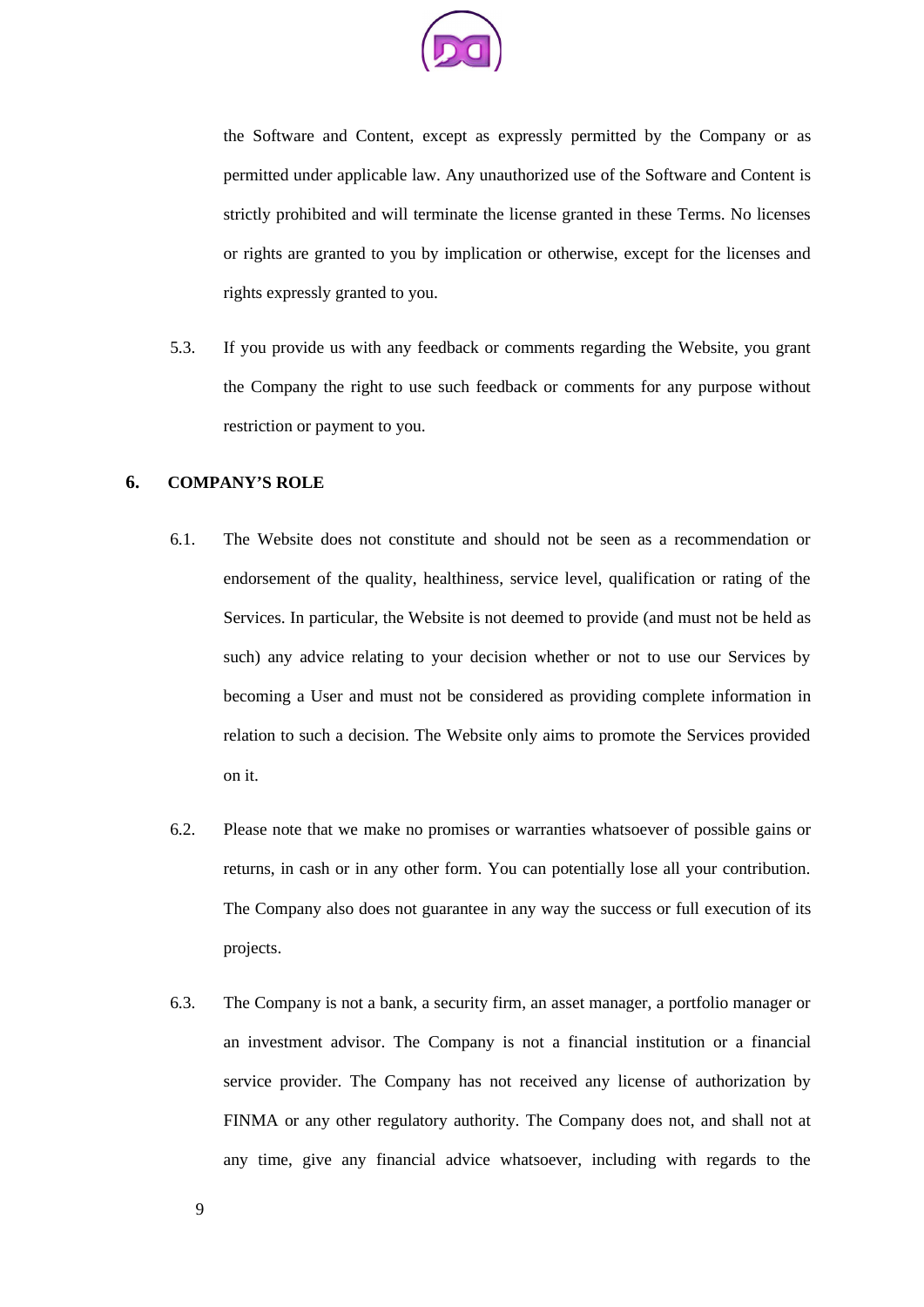

purchase of DCASH Tokens or any other crypto-assets. Please note that the Company is not acting as a financial institution or as a financial service provider in the framework of the DCASH public sale or in any other context, nor the Company is issuing or offering any financial instrument.

### **7. PRIVACY POLICY**

- 7.1. You agree that the Company may collect, process, and use personal data about you according to the Privacy Policy, which sets out the terms on which we process any personal data we collect from you, or that you provide to us. By using our site, you consent to such processing, and you warrant that all data provided by you is accurate.
- 7.2. Cookies are small text files that are placed on your computer by websites that you visit. They are widely used in order to make websites work, or work more efficiently, as well as to provide information to the owners of the site. These cookies are used to collect information about how visitors use our site. We use the information to compile reports and to help us improve the site. The cookies collect information in an anonymous form, including the number of visitors to the site, where visitors have come to the site from and the pages they visited. By using our website, you agree that we can place these types of cookies on your device.

### **8. DIABOLO ACCOUNT REGISTRATION AND REQUIREMENTS**

#### 8.1. Registration

8.1.1. All Users must apply for a Diabolo account (hereinafter the "Account") before using the Services. When you register, you must provide your real name, email address, and password, and accept these Terms, the Privacy Policy, and other Platform Rules. You shall always provide honest and accurate information to the Ecosystem Operator.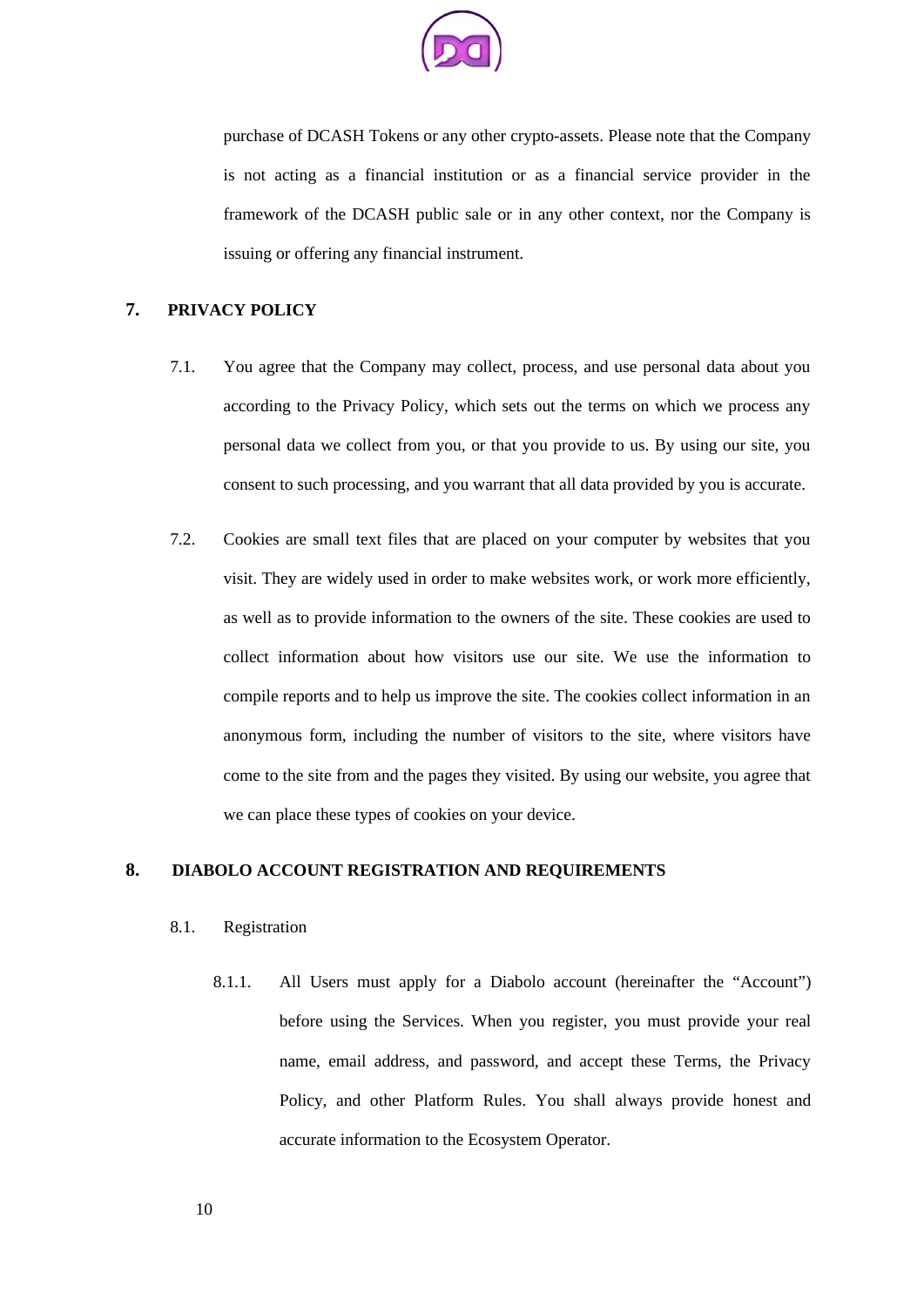

- 8.1.2. Diabolo may refuse, in its discretion, to open an Account for you. You agree to provide complete and accurate information when opening an Account and agree to timely update any information you provide to Diabolo to maintain the integrity and accuracy of the information.
- 8.1.3. Only one User can be registered at a time.
- 8.1.4. Institutional Users (including Users that are businesses and other legal entities) can open one or more Accounts with the consent of Diabolo.
- 8.2. Eligibility
	- 8.2.1. By registering to use a Diabolo Account, you represent and warrant that
		- 8.2.1.1. as an individual, you are at least 18 or are of legal age to form a binding contract under applicable laws;
		- 8.2.1.2. as an individual, legal person, or other organization, you have full legal capacity and sufficient authorizations to enter into these Terms;
		- 8.2.1.3. you have not been previously suspended or removed from using the Services;
		- 8.2.1.4. you do not currently have an Account;
		- 8.2.1.5. Your use of the Services will not violate any and all laws and regulations applicable to you, including but not limited to regulations on anti-money laundering, anti-corruption, and counter-terrorist financing.
- 8.3. Anti Money Laundering Compliance
	- 8.3.1. By accessing and using Diabolo's services, you represent and warrant that you have not been included in any trade embargoes or economic sanctions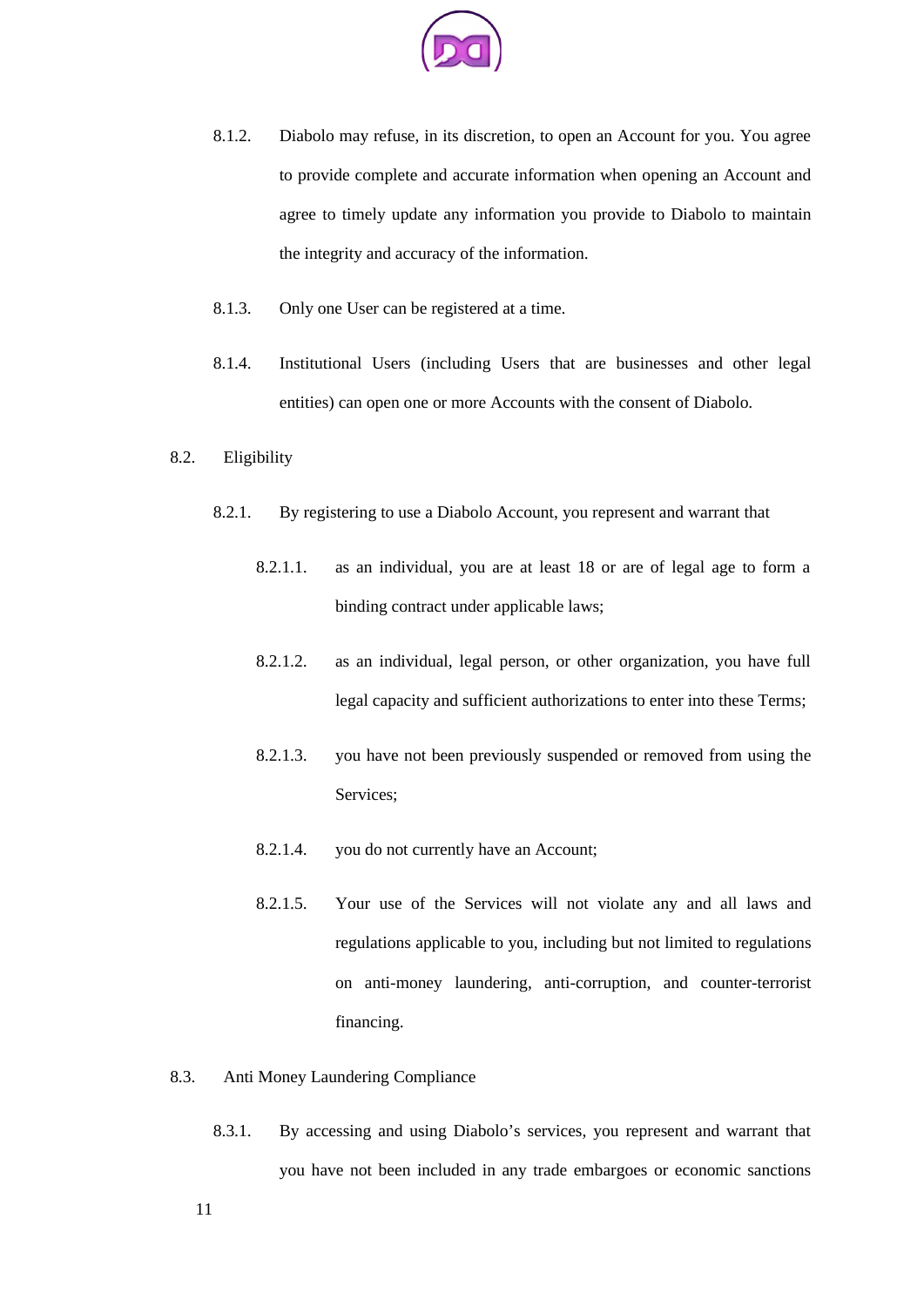

list (such as the United Nations security council sanctions list), the list of specially designated nationals maintained by ofac (the office of foreign assets control of the U.S. department of the treasury), or the denied persons or entity list of the u.s. department of commerce. Diabolo reserves the right to choose markets and jurisdictions to conduct business, and may restrict or refuse, in its discretion, the provision of Diabolo's services in certain countries or regions.

- 8.3.2. Please note that some products and services may not be available in certain jurisdictions or regions or to certain users. Diabolo reserves the right to change, modify or impose additional restrictions at its discretion at any time.
- 8.4. User Identity Verification
	- 8.4.1. Your registration of an account will be deemed your agreement to provide required personal information for identity verification. Such information will be used to verify Users' identity, identify traces of money laundering, terrorist financing, fraud, and other financial crimes through https://diabolo.io/ or for other lawful purposes stated by the Company. We will collect, use and share such information in accordance with our Privacy Policy.
	- 8.4.2. In addition to providing such information, you agree to allow us to keep a record of that information during the period for which your account is active and within five (5) years after your account is closed, in compliance with global industry standards on data storage. You also authorize us to conduct necessary investigations directly or through a third party to verify your identity or protect you and/or us from financial crimes, such as fraud. The information we require to verify your identity may include but is not limited to, your name, email address, contact information, phone number, username,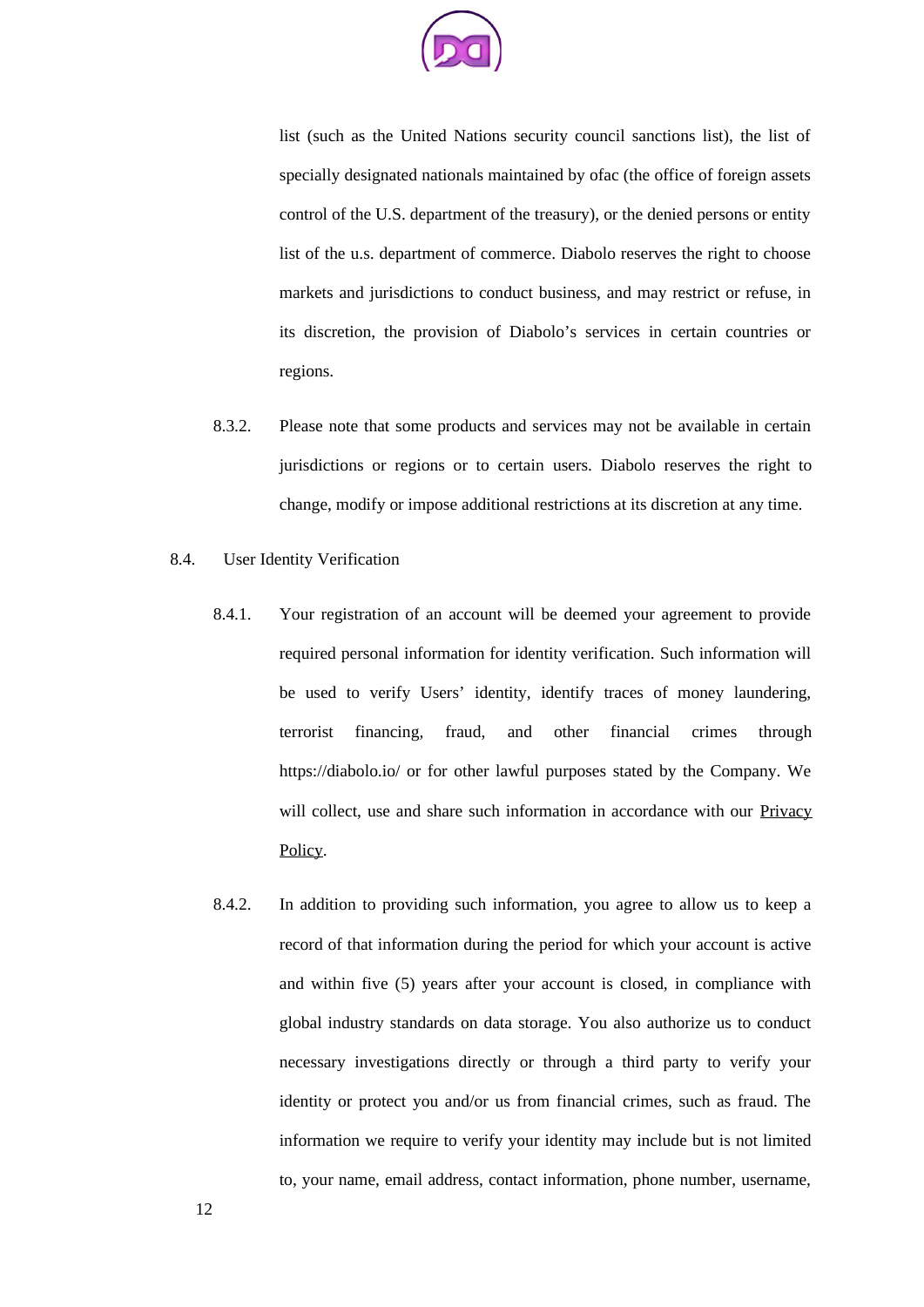

government-issued ID, date of birth, and other information collected during account registration. When providing the required information, you confirm it is true and accurate. You acknowledge that some data storage duration shall comply with the law of your jurisdiction.

8.4.3. After registration, you must ensure that the information is true, complete, and timely updated when changed. If there are any grounds for believing that any of the information you provided is incorrect, false, outdated, or incomplete, Diabolo reserves the right to send you a notice to demand correction, directly delete the relevant information, and, as the case may be, terminate all or part of the Services we provide for you. If we are unable to reach you with the contact information you provided, you shall be fully liable for any loss or expense caused to Diabolo during your use of the Services. You hereby acknowledge and agree that you have the obligation to update all the information if there is any change by registering an Account, you hereby authorize Diabolo to conduct investigations that Diabolo considers necessary, either directly or through a third party, to verify your identity or protect you, other users and/or Diabolo from fraud or other financial crimes, and to take necessary actions based on the results of such investigations. You also acknowledge and agree that your personal information may be disclosed to credit bureaus and agencies for fraud prevention, which may respond to our investigations in full.

### 8.5. Account Usage Requirement

8.5.1. The Account can only be used by the account registrant. Diabolo reserves the right to suspend, freeze or cancel the use of the Accounts by persons other than the account registrant.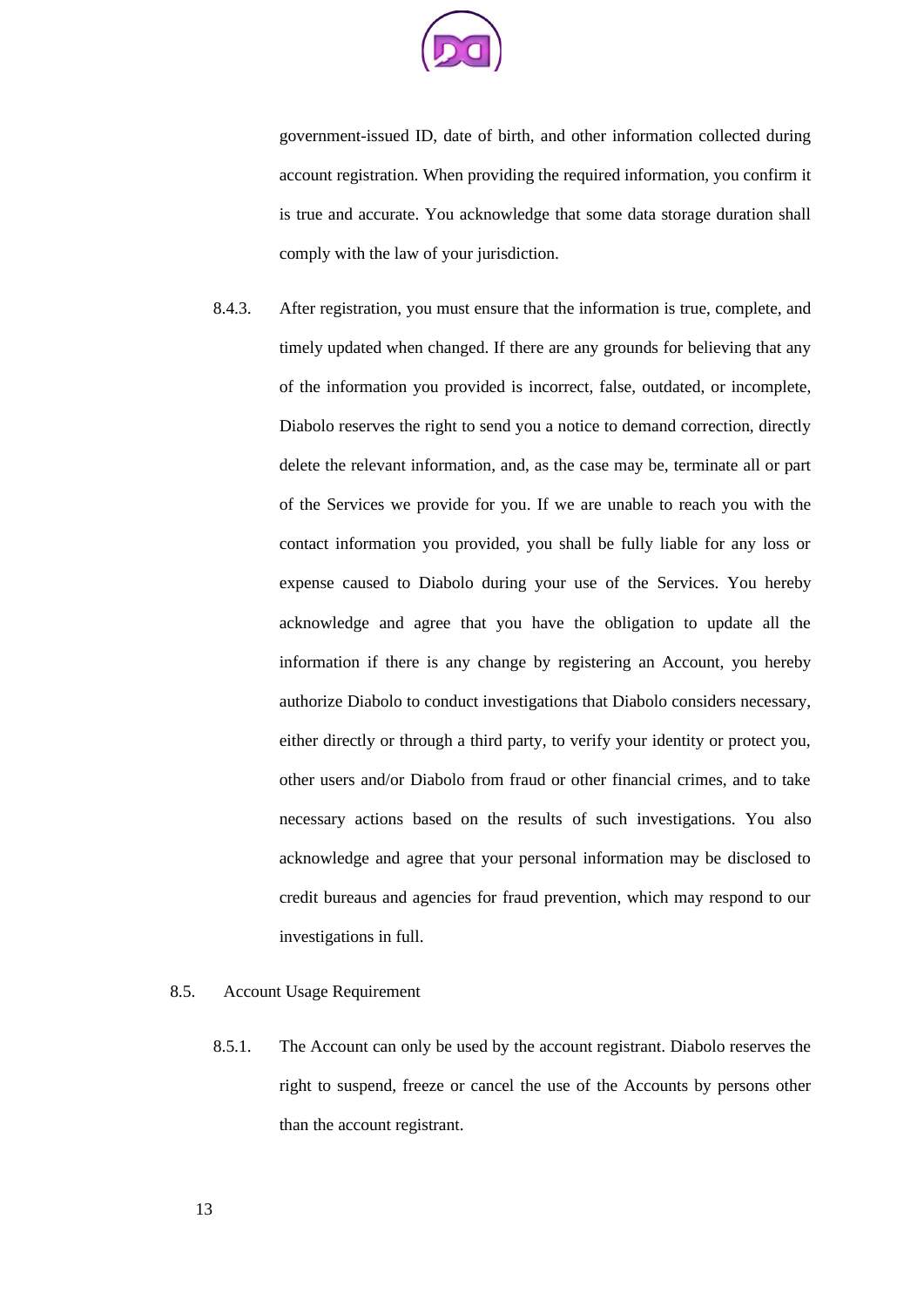

8.5.2. If you suspect or become aware of any unauthorized use of your username and password, you should notify Diabolo immediately. Diabolo assumes no liability for any loss or damage arising from the use of the Account by you or any third party with or without your authorization.

#### 8.6. Account Security

- 8.6.1. You shall agree to treat your access credentials (such as username and password) as confidential information, and not to disclose such information to any third party. You also agree to be solely responsible for taking the necessary security measures to protect your account and personal information.
- 8.6.2. You should be solely responsible for keeping safe your Account and password and be responsible for all the transactions under your Account. Diabolo assumes no liability for any loss or consequences caused by authorized or unauthorized use of your account credentials, including but not limited to information disclosure, information release, consent, or submission of various rules and agreements by clicking on the website, online agreement renewal, etc.
- 8.6.3. By creating an Account, you hereby agree that:
	- 8.6.3.1. you will notify Diabolo immediately if you are aware of any unauthorized use of your Account and password or any other violation of security rules;
	- 8.6.3.2. you will strictly abide by all mechanisms or procedures of Diabolo regarding security, authentication, trading, charging, and withdrawal; and;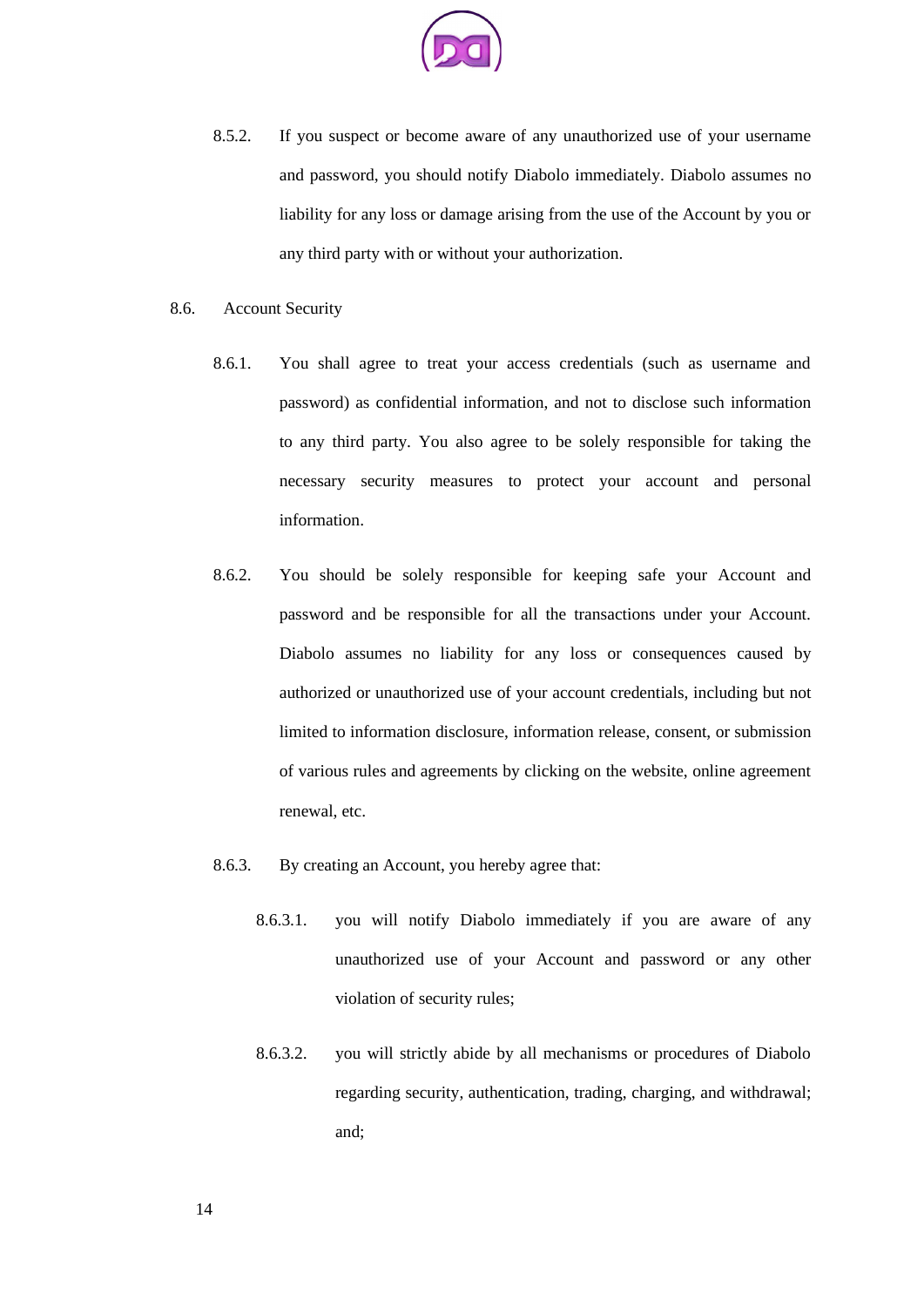

8.6.3.3. you will take appropriate steps to log out from Diabolo at the end of each visit.

### **9. PROHIBITED ACTIONS**

- 9.1. You are entitled to use the Website only in conformity with the laws of your country of residence and of the country from which you access this Website. You may solely make a legal use of this website and any illegal or inappropriate use of the Website is banned. In particular, you agree to browse the Website lawfully and without any violation of these Terms or any applicable law and agree not to do any of the following actions in connection with your use of the Website:
	- 9.1.1. access or use the Website in any manner that could interfere with, disrupt, negatively affect, or inhibit anyone from fully enjoying the Website, including, but not limited to, defamatory, harassing, threatening, bigoted, hateful, vulgar, obscene, pornographic, or otherwise offensive behavior or content;
	- 9.1.2. access or use the Website for any illegal or unauthorized purpose or engage in, encourage, or promote any illegal activity, or any activity that violates these Terms or any other terms or policies provided in connection with the Website;
	- 9.1.3. intimidate or harass any person or entity, or falsely state or otherwise misrepresent you or your affiliation with any person or entity;
	- 9.1.4. damage, disable, overburden or impair the functionality of the Website in any manner;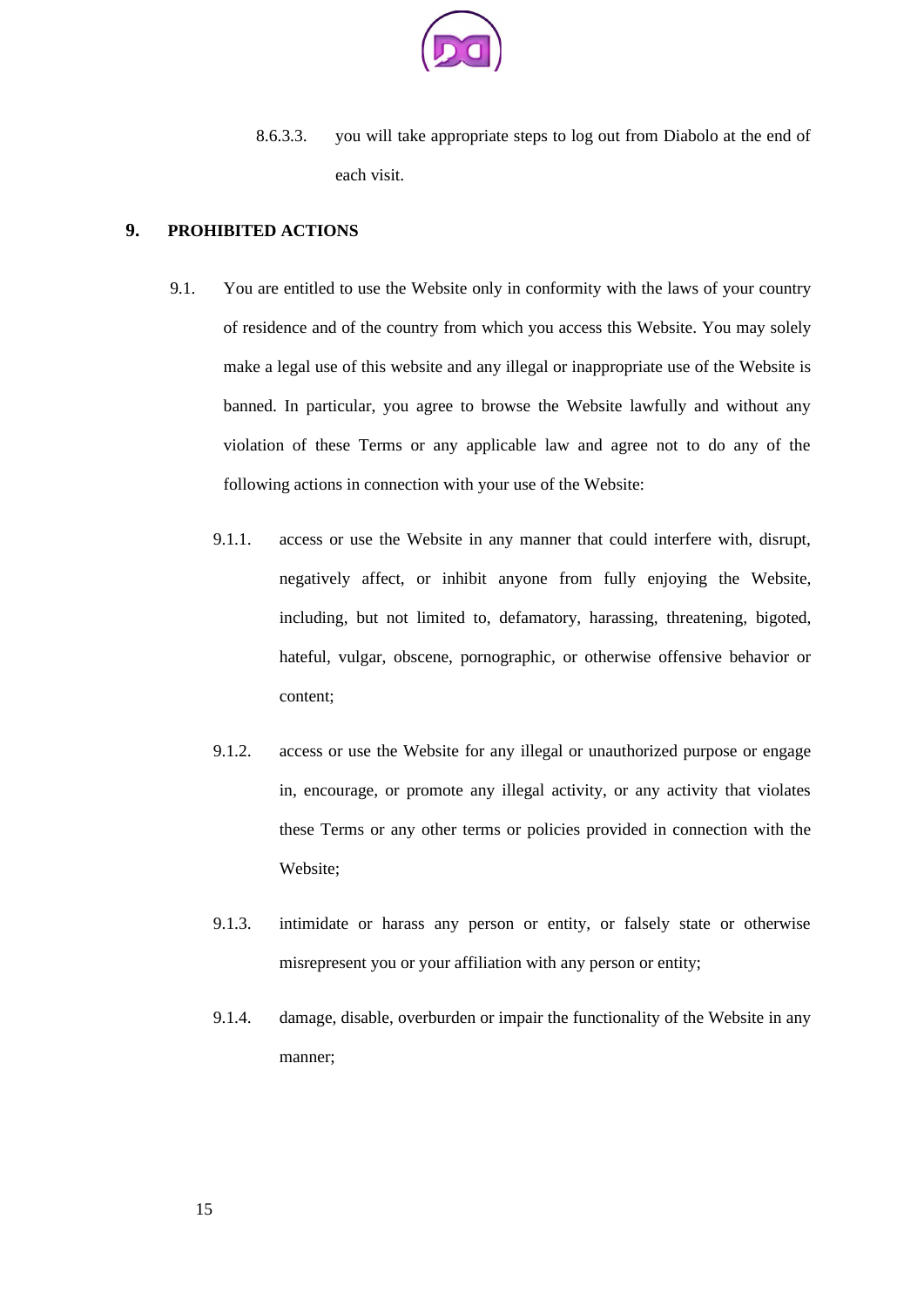

- 9.1.5. distribute or post spam, unsolicited or bulk electronic communications, advertising, solicitations, promotional materials, chain letters, or pyramid schemes;
- 9.1.6. upload, post, transmit, distribute or otherwise make available any material that contains software viruses, malwares, ransomwares or spywares or any other computer code, files or programs designed to interrupt, destroy or limit the functionality of any computer software or hardware, mobile devices or telecommunications equipment or any other technologies that may harm the Website or the interests or property of the Visitors or of the Company;
- 9.1.7. export or re-export any applications, code or tools developed by and proprietary to the Company except as in strict compliance with the export control laws of any relevant jurisdictions and in accordance with posted rules and restrictions;
- 9.1.8. use any robot, spider, crawler, scraper, or other automated means or interface not provided or authorized by us to access the Website or to extract data or information from the Website;
- 9.1.9. commercialize any application, code, or any information or software associated with such application and/or the Website without the prior consent of the Company;
- 9.1.10. upload, post, transmit, distribute, store or otherwise make publicly available on the Website any personal data of Users, of Visitors or of any Third-party without the person's prior explicit consent;
- 9.1.11. harvest or otherwise collect information or data about Visitors or Users without their consent or use automated scripts to collect information from or otherwise interact with the Website;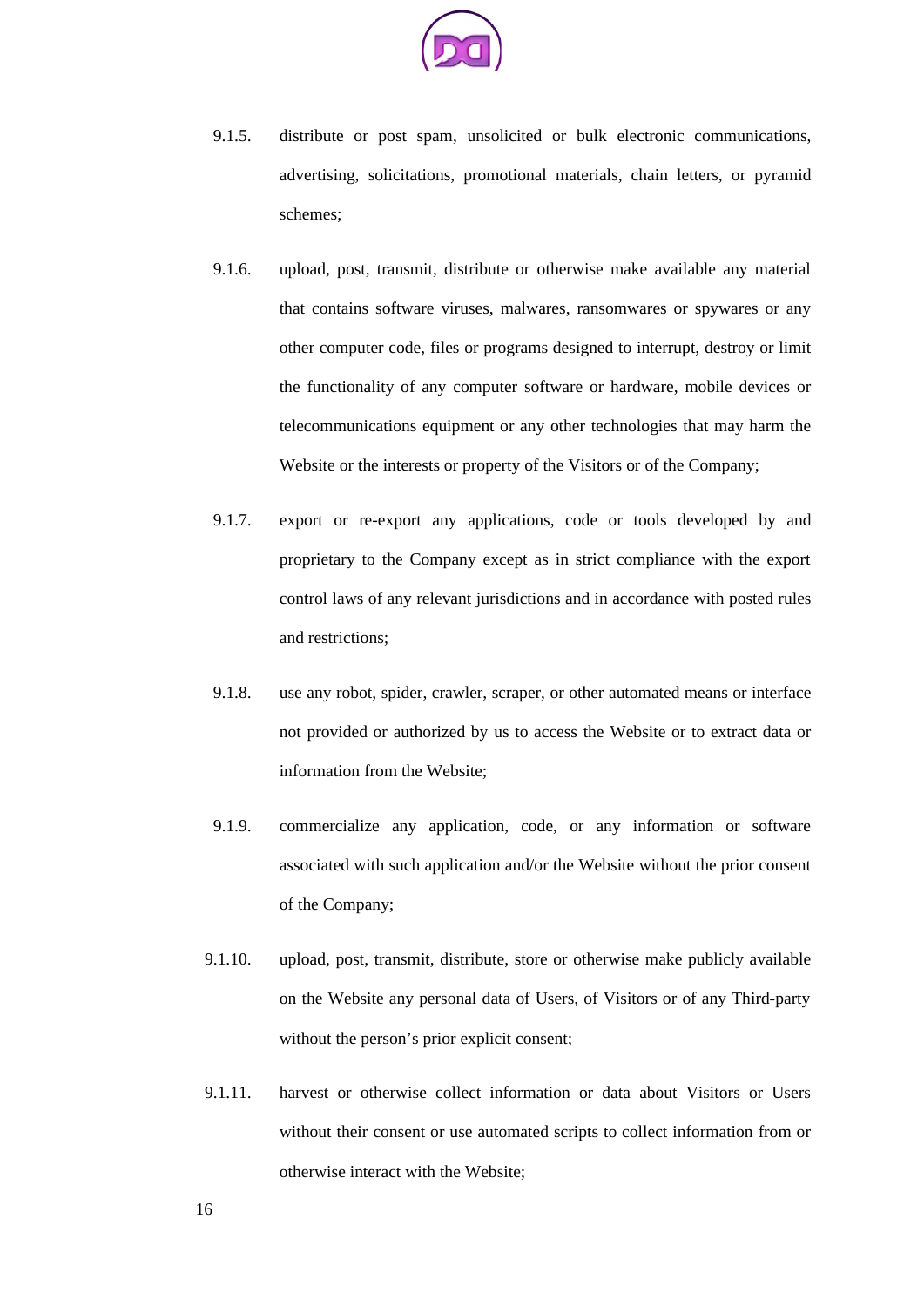

- 9.1.12. upload, post, transmit, distribute, store or otherwise make available content that, in the sole judgment of the Company, is objectionable, misleading or which restricts or inhibits any other person from using the Website, or which may expose the Company or its Visitors to any harm or liability of any type;
- 9.1.13. upload, post, transmit, distribute, store or otherwise make available content that would constitute, encourage or provide instructions for a criminal offense;
- 9.1.14. copy, modify, distribute, sell, or lease any part of the Website;
- 9.1.15. reverse engineer or attempt to extract the source code of the Website;
- 9.1.16. interfere or attempt to disrupt the Website in any way;
- 9.1.17. circumvent or attempt to circumvent any filtering, security measures or other features designed to protect the Website, or third parties; and
- 9.1.18. infringe upon or violate the rights of the Company, the Visitors, the Users or any third-party;
- 9.1.19. facilitate or assist another person to do any of the above acts.

# **10. INTELLECTUAL PROPERTY RIGHTS**

- 10.1. Intellectual property rights and all other proprietary rights in relation to the content available on the Website (including but not limited to software, mobile software, algorithms, codes, audio, video, text, animations, files, photographs designs, graphics, layouts, images, video, information, and their selection and arrangement) (hereinafter: the "Website Content") are the exclusive property of the Company or its licensors. Our rights to the Website Content include rights to
	- 10.1.1. the Website; and;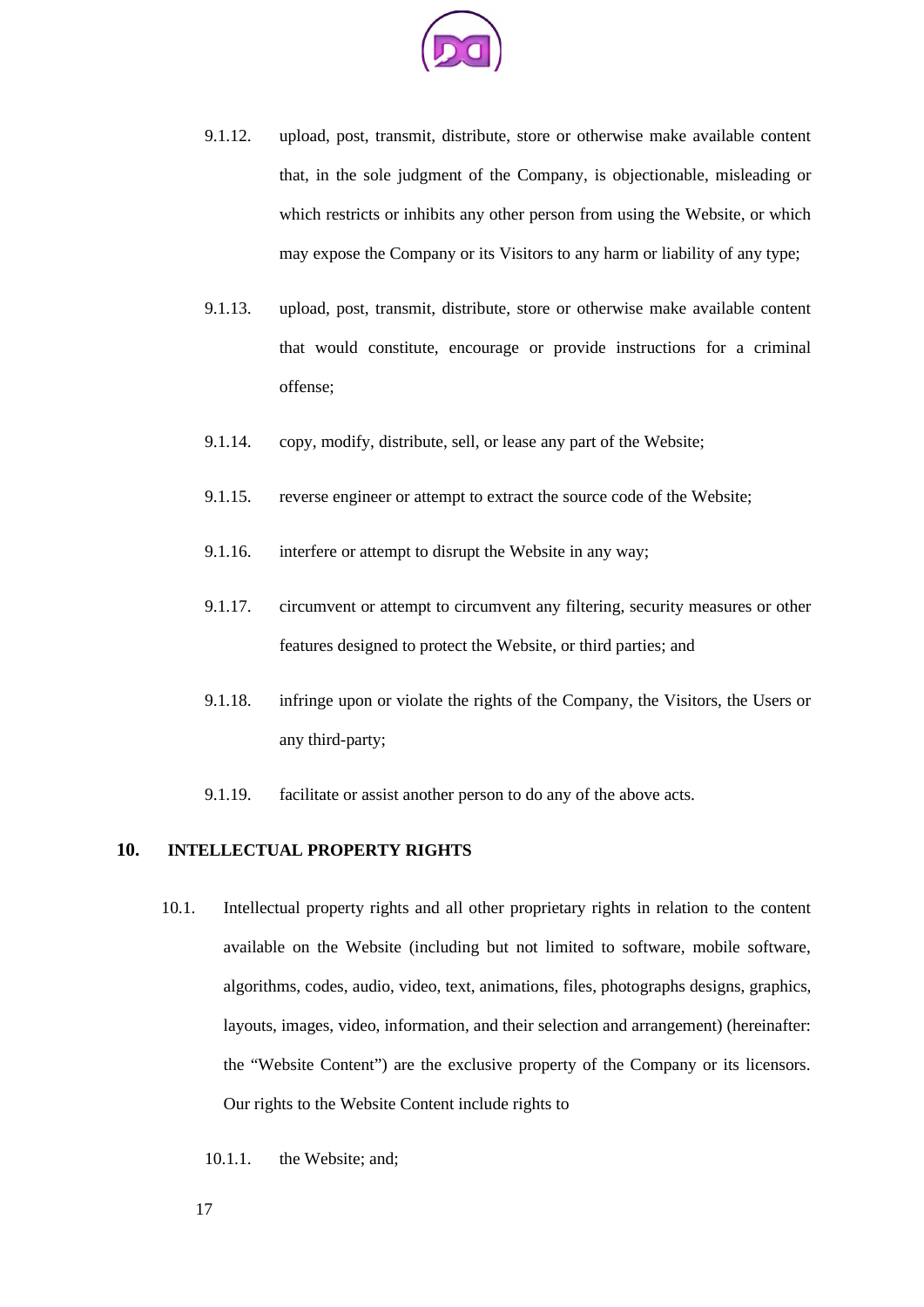

- 10.1.2. all designs, layouts, software, displayed, and technical information associated with the Website.
- 10.2. All Intellectual property rights in the Website Content not expressly granted herein are reserved to the Company. All copyright and other proprietary notices shall be retained on all reproductions.
- 10.3. Any other use of the Website Content, including without limitation distribution, reproduction, modification, making available, communicating to the public, publicly performing, frame, download, display, or transmission, in whole or in part, without the prior written consent of the Company is strictly prohibited.
- 10.4. You may not derive or attempt to derive the source code of all or any portion of the software or mobile software (hereinafter: the "Software"), permit any third party to derive or attempt to derive such source code, or reverse engineer, decompile, disassemble, or translate the Software or any part thereof.
- 10.5. The Company and its licensors own and shall retain all Intellectual property rights and other rights in and to the Software, and any changes, modifications or corrections thereto, subject to open source software used in relation to the Website.
- 10.6. The Company, together with its licensors expressly reserve all Intellectual property rights in all text, programs, products, processes, technology, content, source code, object codes, layouts, and other materials, which appear on the Website. Access to the Website does not confer and shall not be considered as conferring upon anyone any license under any of our or any third party's intellectual property rights. Any use of the Website including copying or storing it or them in whole or part, other than for your own personal, non-commercial use, is prohibited without the prior consent of the Company.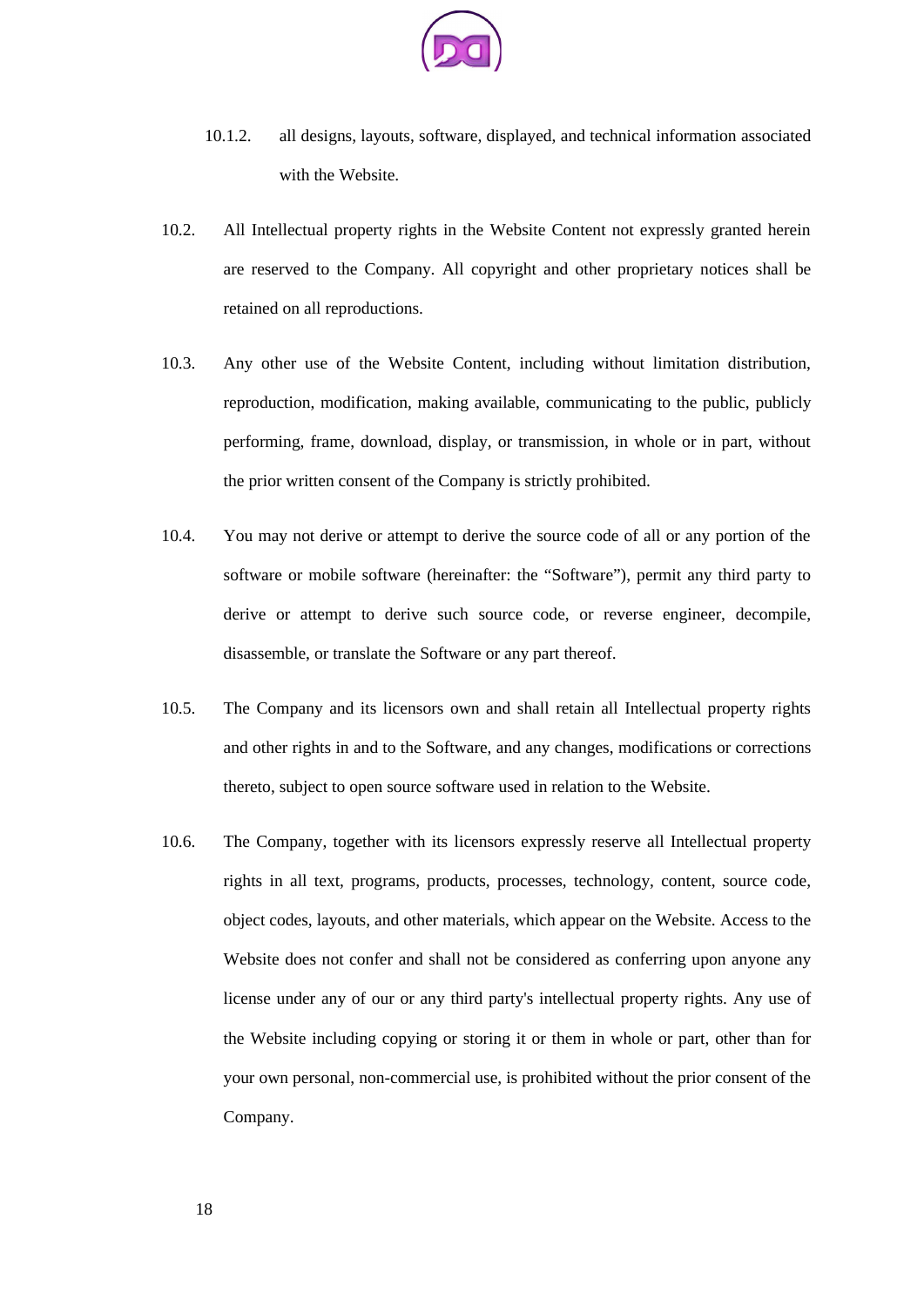

10.7. All of the information and other content displayed on, transmitted through, or used in connection with the Diabolo Sites, including for example, advertising, directories, guides, articles, opinions, reviews, text, photographs, images, illustrations, audio clips, video, html, source and object code, software, data, the selection and arrangement of the aforementioned and the "look and feel" of the Diabolo Sites (collectively, the "Content"), are protected under applicable copyrights and other proprietary (including but not limited to intellectual property) rights and are the intellectual property of Diabolo, and its affiliated companies, licensors and suppliers. Diabolo actively protects its rights to the Content to the fullest extent of the law. You may not, for example, republish the Content on any Internet, Intranet or Extranet site or incorporate the Content in any database, compilation, archive or cache or store the Content in electronic form on your computer or mobile device unless otherwise expressly permitted byDiabolo. You may not distribute any of the Content to others, whether or not for payment or other consideration, and you may not modify, copy, frame, reproduce, sell, publish, transmit, display or otherwise use any portion of the Content, except as permitted by the T&C or by securing the prior written consent of Diabolo. The Content includes logotypes, trademarks and service marks (collectively "Marks") owned by Diabolo, and Marks owned by other information providers and third parties.

# **11. TRADEMARKS**

11.1. Company's names and logos and all related product and service names, design marks, and slogans are the trademarks or service marks of the Company or its licensors. No trademark or service mark license is granted in connection with the materials contained on the Website. Access to the Website does not authorize anyone to use any name, logo, or mark in any manner whatsoever.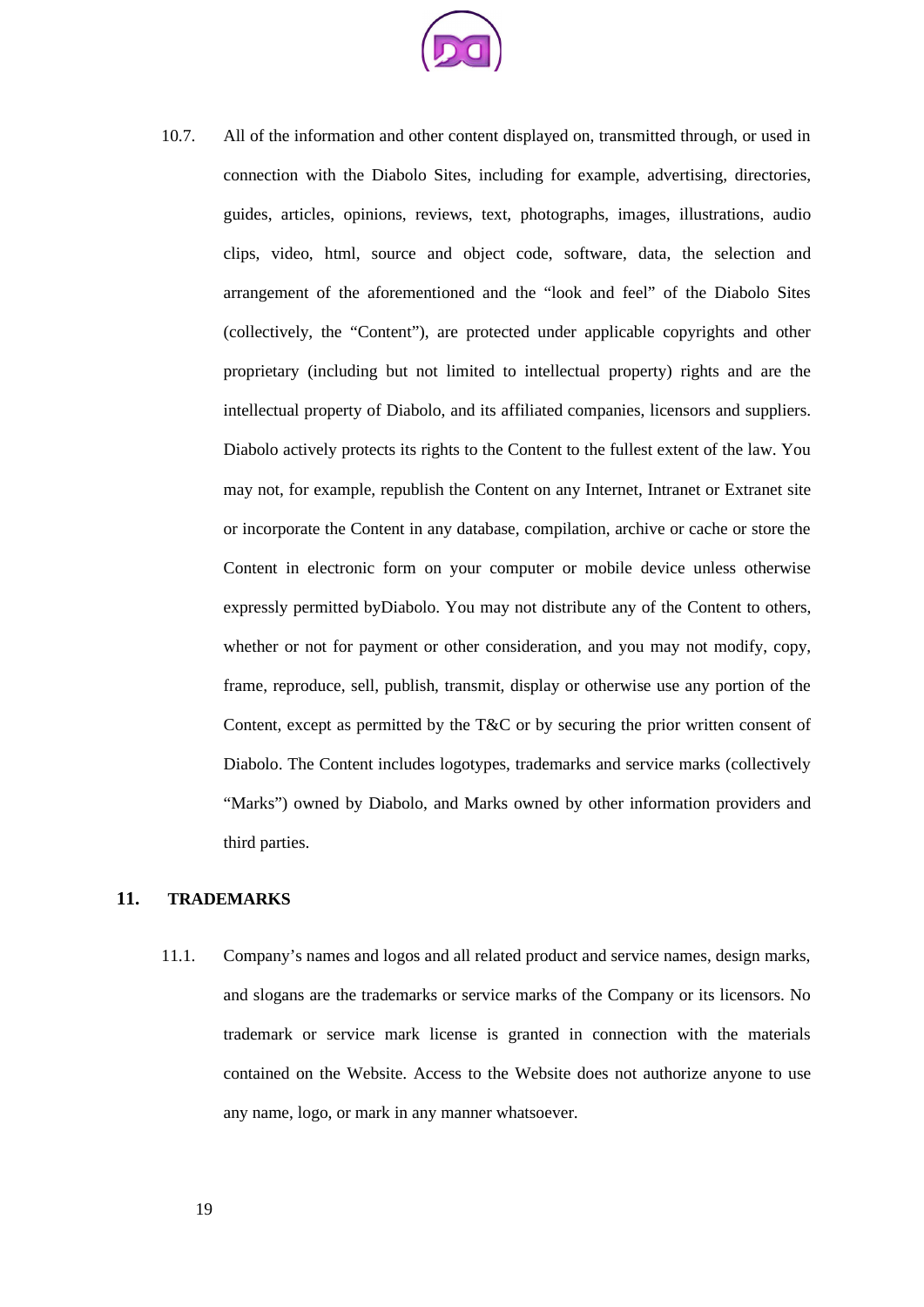

- 11.2. The Diabolo marks and logos are trademarks. The use or the display of these trademarks without explicit written permission of Diabolo is prohibited. Nothing on the Site should be construed as granting, by implication, estoppel, or otherwise, any right or license to use any of the Diabolo marks without the prior explicit written consent of Diabolo.
- 11.3. DCASH is a registered trademark and https://diabolo.io/ a domain name owned and controlled by the Company.
- 11.4. The trademark together with the other graphics, logos, layouts, designs, page headers, button icons, scripts, and service names on the Website are the trademarks or trade dress of the Company (hereinafter: the "Marks"). You may not use the Marks, including as part of trademarks and/or as part of domain names, in connection with any product or service in any manner that is likely to cause confusion or create the impression that the Company endorses any product or service. You may not reproduce or use the Marks without the prior written permission of the Company.
- 11.5. Any goodwill accruing out of the use of the Company's and the Marks, trade and business names, and service marks will vest in the Company and its affiliates, as the case may be.

### **12. RESERVATION OF RIGHTS**

12.1. The Company may block, terminate or suspend your ability to use or access the Website, in whole or in part, without notice and at all time, at the sole discretion of the Company, as well as close or interrupt the Website. The Company reserves the right to terminate your right to access and use the Website if you violate these Terms or any other terms, laws, or policies referenced herein, or if you otherwise create risk or possible legal exposure for the Company.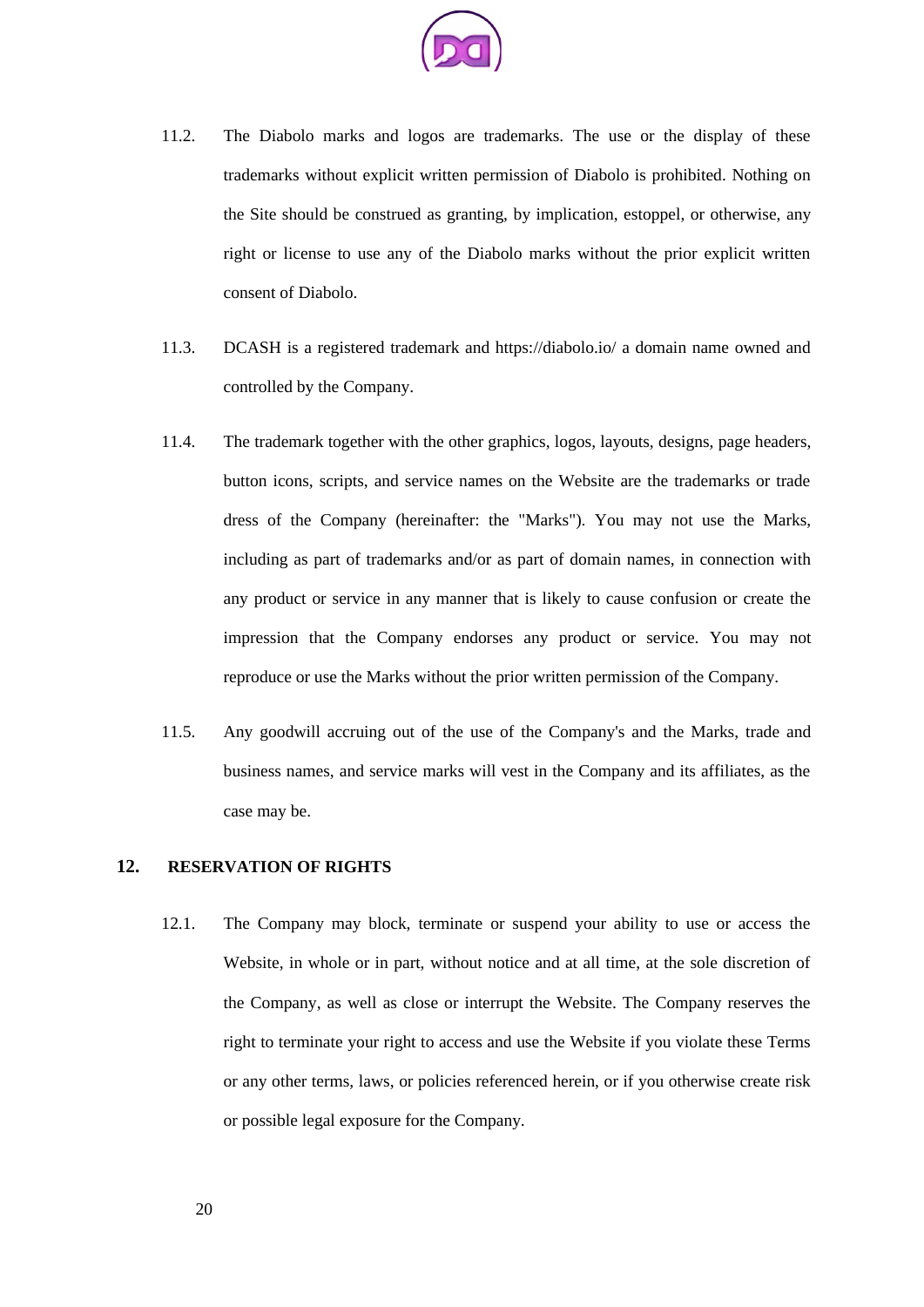

12.2. The Company reserves the right to initiate legal proceedings against any person for fraudulent use of the Website and any other unlawful acts or acts or omissions in breach of these Terms.

# **13. THIRD PARTY RIGHTS**

13.1. Other than any entities within the Diabolo group, a person who is not a party in these Terms has no right to enforce any of these Terms

# **14. AVAILABILITY**

- 14.1. The Website and content may not be available in all territories and jurisdictions, and we may restrict or prohibit the use of all or a portion of the Website and content in certain territories and jurisdictions.
- 14.2. The English language version of this Agreement shall be the prevailing version in the event of any discrepancy between any translated versions of this Agreement.

### **15. NETWORK COSTS**

- 15.1. You may be charged by your network provider for data services or any other thirdparty charges as may arise while using the Website and you accept responsibility for such charges.
- 15.2. If you are not the bill payer, we will assume that you have received permission from the bill payer.

### **16. DOWNTIME**

- 16.1. Since the Website is web-based, it might be subject to temporary downtime.
- 16.2. From time to time we also update or maintain the Website, which will result in the Website not being available for a certain period of time. We do not warrant that the Website operates uninterrupted or error-free.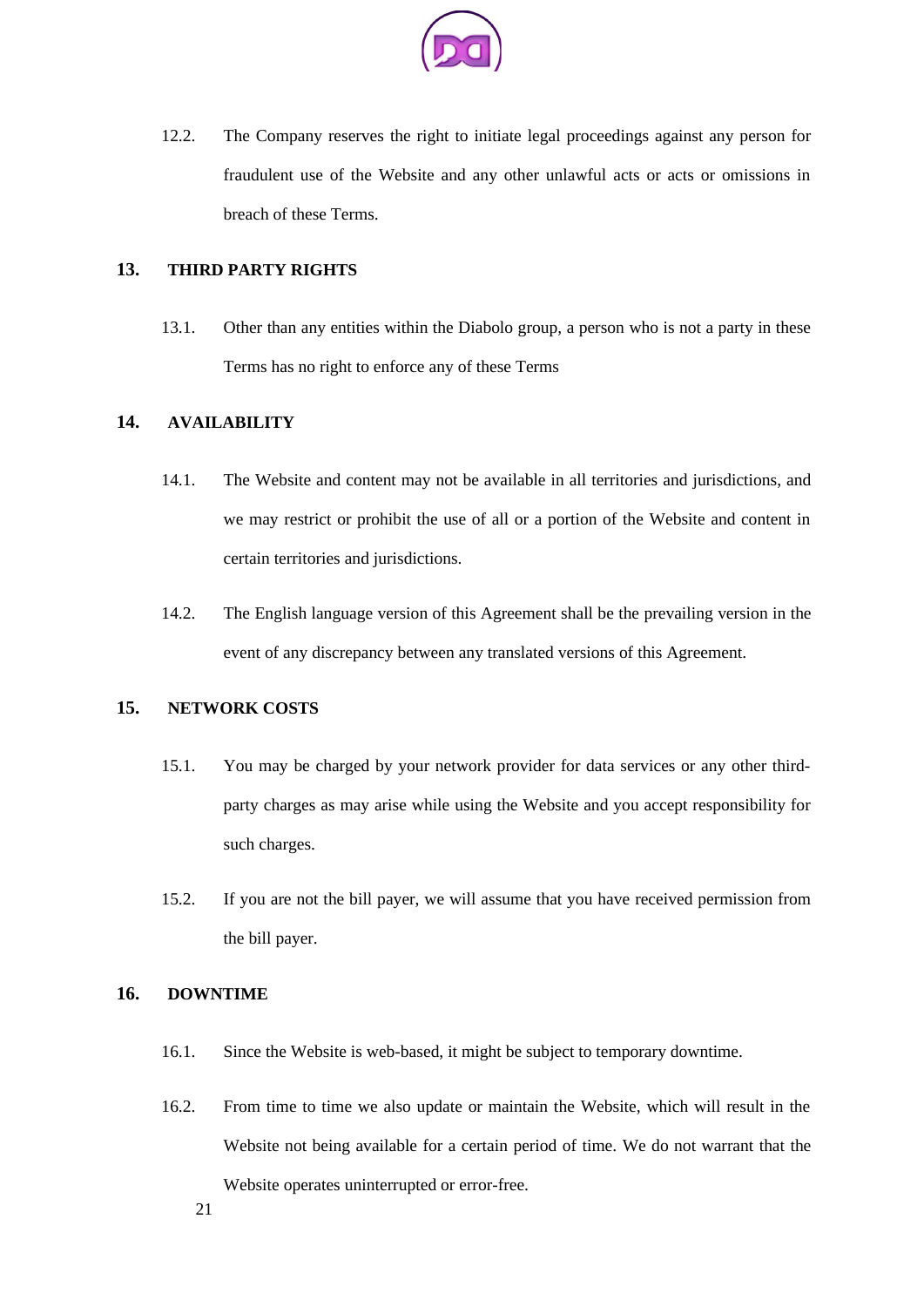

16.3. We are not responsible for any damages or losses suffered by you as a result of any failure or interruption of the Website or suspension of your access to the Website.

### **17. DISCLAIMERS**

- 17.1. You expressly acknowledge and agree that your access to and use of the Website is at your sole risk. As between you and the company, to the maximum extent permitted by applicable law, the website is provided on an "as is" and "as available" and "under development" basis and the company expressly disclaims all representations, warranties, and conditions (express or implied, oral or written), including any implied warranty of merchantability, fitness for a particular purpose and non-infringement.
- 17.2. All content available on the website, including the Whitepaper, are made available for informational purposes only and should not be contractual or binding in any way for the company. You should not rely upon this content in any way.
- 17.3. The company does not give any warranty in relation to the website, the software, and content nor with any services, information published or available on the website, should it be its availability, accuracy, or lawfulness. The company shall not verify, update or correct such information. The company does not warrant that the website will be available at all times and expressly reserves the possibility to discontinue the website without notice. In addition, the company does not represent or warrant that
	- 17.3.1. the operation of the Website will be secure, uninterrupted, error-free, or virus-free, or;
	- 17.3.2. any defects in the Website will be corrected. no oral or written information, guidelines, or advice given by the company will create a warranty. The foregoing disclaimer of warranties will apply to the maximum extent permitted by applicable law.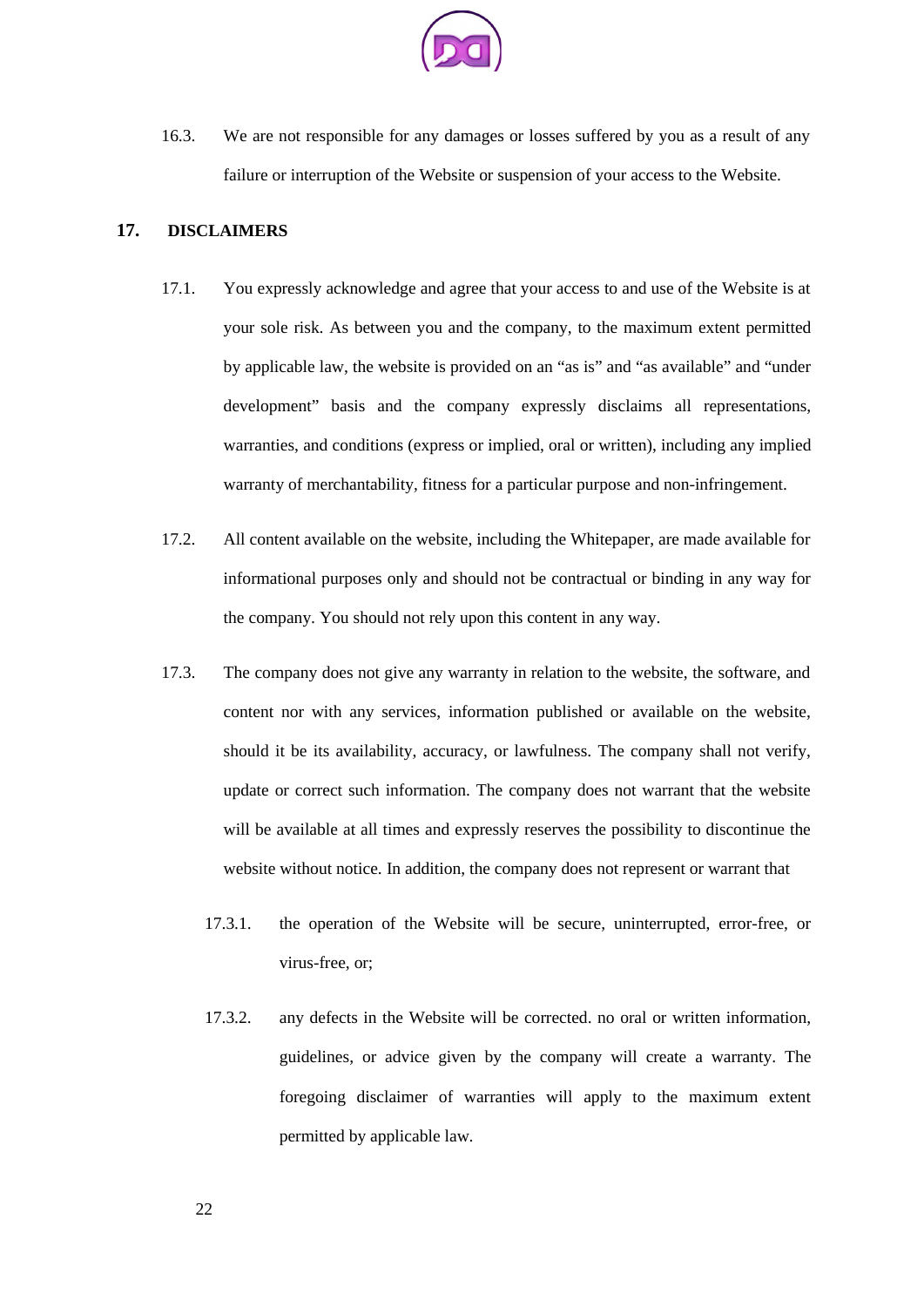

- 17.4. The laws of some states or jurisdictions do not allow the disclaimer of implied warranties, so some or all of the disclaimers in this section may not apply to you. You agree that the entire risk arising out of your use of the website remains solely with you.
- 17.5. Any warranty, condition, or other term arising out of or in connection with the Website which might otherwise be implied into or incorporated into these Terms by statute, common law, laws applicable in the country where you used the Website or otherwise (including without limitation any implied term as to the quality, fitness for purpose, reasonable care and skill) is hereby expressly excluded. If you have a dispute with one or more Visitor(s), User(s), and/or Third-part(y/ies), you agree to release the Company (including our affiliates, and each of our respective officers, directors, employees, agents, shareholders, retail partners, licensors, and suppliers) from any claims, demands, and damages of every kind and nature, known and unknown, suspected and unsuspected, disclosed and undisclosed, arising out of or in any way connected to such disputes.
- 17.6. You understand that blockchain technology is still in an early stage of development. It therefore carries significant operational, technological, financial, regulatory, and reputational risks. You are fully aware of such risks and accept them as part of your use of the Services.
- 17.7. It is your sole responsibility to not lose your crypto-assets, in particular by losing access to the keys which allow access to your wallet and/or allowing malicious third parties to access your keys and/or your wallet.
- 17.8. THE COMPANY WILL NOT BE HELD LIABLE FOR ANY LOSS OF CRYPTO-ASSETS AND/OR OTHER DAMAGE INCURRED BY YOU AS A RESULT OF THE TRANSFER OF CRYPTO-ASSETS TO YOUR WALLET OR LOSS OF KEY OR ATTACK ON YOUR WALLET.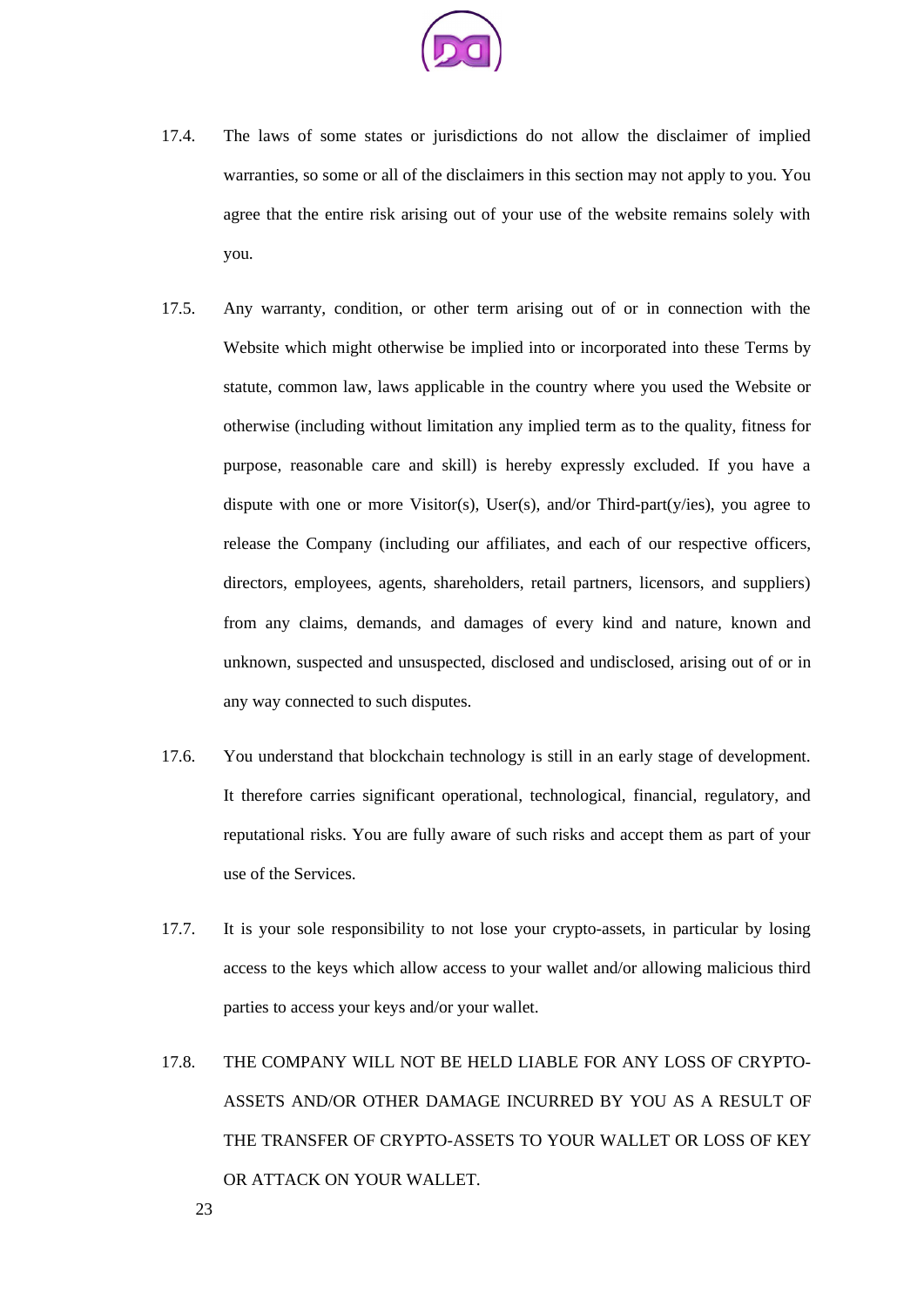

### **18. LIMITATIONS OF LIABILITY**

- 18.1. These Terms set out the full extent of our obligations and liabilities with respect to the Website. To the maximum extent possible by law, the company excludes all and any warranty, guaranty, and responsibility in relation to or subsequent to the website and its content.
- 18.2. The foregoing limitation of liability will apply to the maximum extent permitted by applicable law. The laws of some states or jurisdictions do not allow the exclusion or limitation of certain damages, so some or all of the exclusions and limitations set forth above may not apply to you. In no event shall the aggregate liability of the company arising out of or relating to the use of or inability to use the website exceed one hundred swiss francs (CHF100). You agree that any claim filed more than one (1) month after the discovery of the alleged liability of the company shall be time-barred.
- 18.3. Without limiting the foregoing, you hereby understand and agree that Diabolo will not be liable for any losses or damages arising out of or relating to:
	- 18.3.1. Any inaccuracy, defect, or mission of digital assets and price data;
	- 18.3.2. any error or delay in the transmission of such data;
	- 18.3.3. Interruption in any such data; Regular or unscheduled maintenance carried out and service interruption and change resulting from such maintenance;
	- 18.3.4. Any damages incurred by other users' action, omission, or violation of these terms;
	- 18.3.5. Any damage caused by illegal actions of other third parties or actions without authorized by Diabolo and;
	- 18.3.6. Other exemptions mentioned in disclaimers and platform rules issued by finance.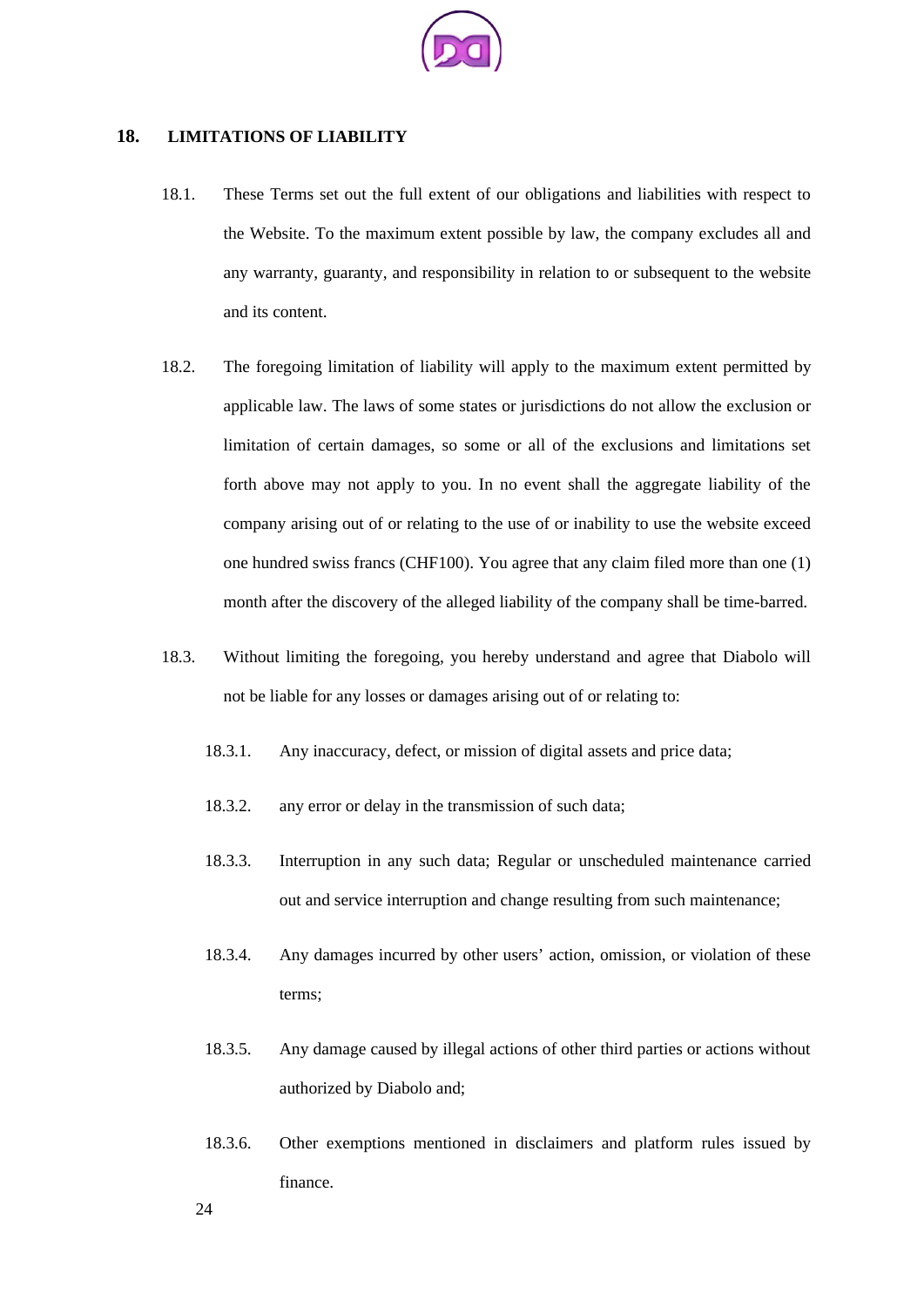

- 18.4. To the maximum extent permitted by applicable law, in no event will Diabolo, its affiliates and their respective shareholders, members, directors, officers, employees, attorney, agents, representatives, suppliers, or contractors be liable for any incidental, indirect, special, punitive, consequential or similar damages or liabilities whatsoever, even if Diabolo has been advised of the possibility of such damages except to the extent of a final judicial determination that such damages were a result of Diabolo's gross negligence, fraud, willful misconduct or intentional violation of law.
- 18.5. Some jurisdictions do not allow the exclusion or limitation of incidental or consequential damages, so the above limitation may not apply to you.
- 18.6. The information, products and services on the Diabolo Sites are provided on a strictly "as is," "where is" and "where available" basis. Diabolo does not provide any warranties (either express or implied) with respect to the information provided on any Diabolo site and/or your use of any of the Diabolo Sites generally or for any particular purpose. Diabolo expressly disclaims any implied warranties, including but not limited to, warranties of title, non-infringement, merchantability, or fitness for a particular purpose. Diabolo will not be responsible for any loss or damage that could result from interception by third parties of any information made available to you via the Diabolo Sites or any of them. Although the information provided to you on this website is obtained or compiled from sources, we believe to be reliable, Diabolo cannot and does not guarantee the accuracy, validity, timeliness, or completeness of any information or data made available to you for any particular purpose.
- 18.7. Neither Diabolo, nor any of its affiliates, directors, officers or employees, nor any third party providers of content, software and/or technology (collectively, the "Diabolo parties"), will be liable or have any responsibility of any kind for any loss or damage that you incur in the event of any failure or interruption of any Diabolo site, or resulting from the act or omission of any other party involved in making any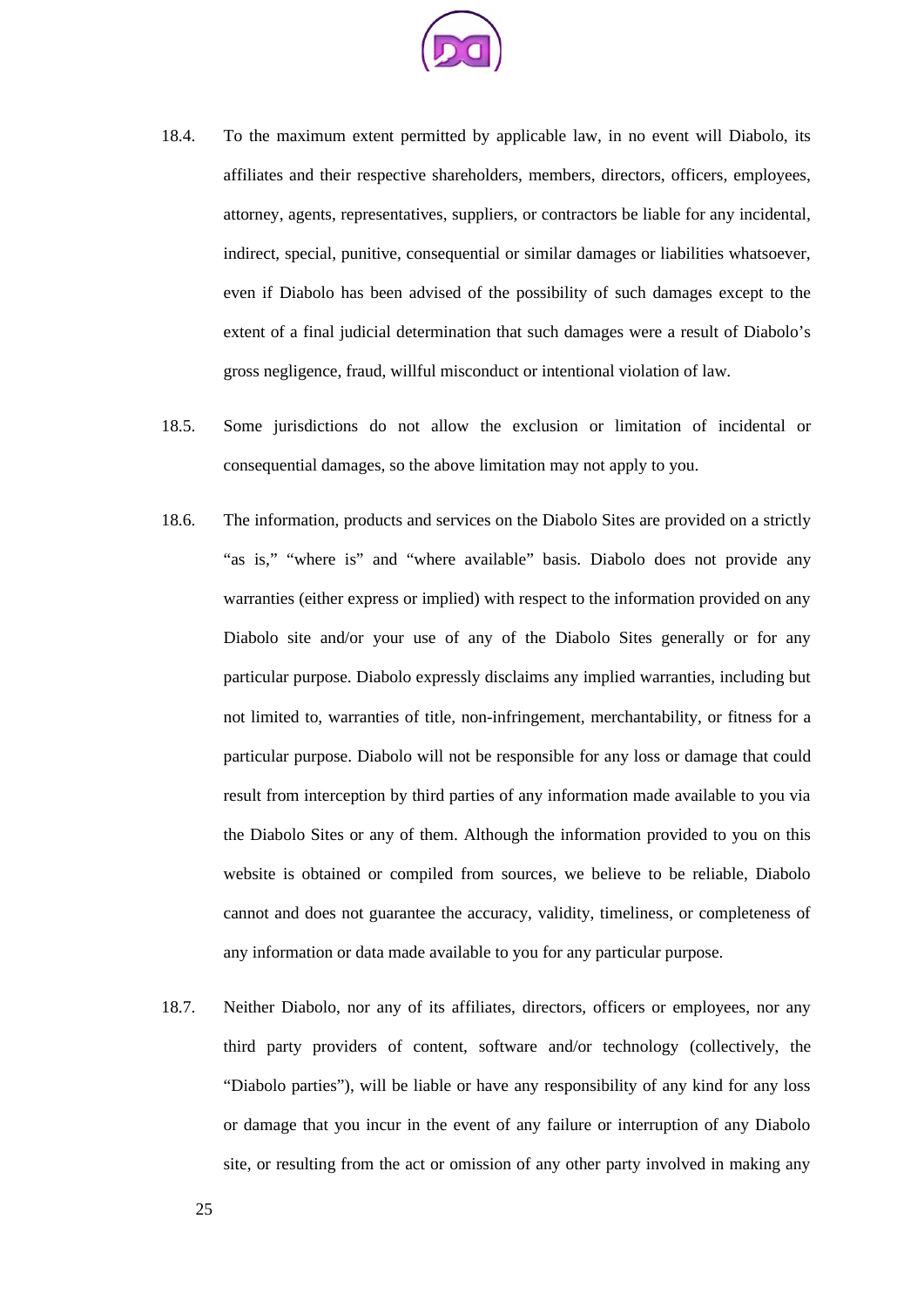

Diabolo site, the data contained therein or the products or services offered thereby available to you, or from any other cause relating to your access to, inability to access, or use of any Diabolo site or the materials contained therein, whether or not the circumstances giving rise to such cause may have been within the control of Diabolo or of any vendor providing software or services. In no event will Diabolo or any of the Diabolo parties be liable to you, whether in contract or tort, for any direct, special, indirect, consequential or incidental damages or any other damages of any kind even if Diabolo or any other such party has been advised of the possibility thereof.

18.8. This limitation on liability includes, but is not limited to, the transmission of any viruses which may infect a user's equipment, failure of mechanical or electronic equipment or communication lines, telephone, or other interconnect problems (e.g., you cannot access your internet service provider), unauthorized access, theft, operator errors, strikes or other labor problems or any force majeure. Diabolo cannot and does not guarantee continuous, uninterrupted, or secure access to any of the Diabolo Sites. All writers' opinions are their own and do not constitute financial advice in any way whatsoever. Nothing published by Diabolo constitutes an investment recommendation, nor should any data or Content published by Diabolo be relied upon for any investment activities. Diabolo strongly recommends that you perform your own independent research and/or speak with a qualified investment professional before making any financial decisions. Certain links, including hypertext links, in our site will take you to external websites.

### **19. FORCE MAJEURE**

19.1. The Company cannot accept responsibility for any damage, loss, delay, or inconvenience caused by circumstances beyond our reasonable control.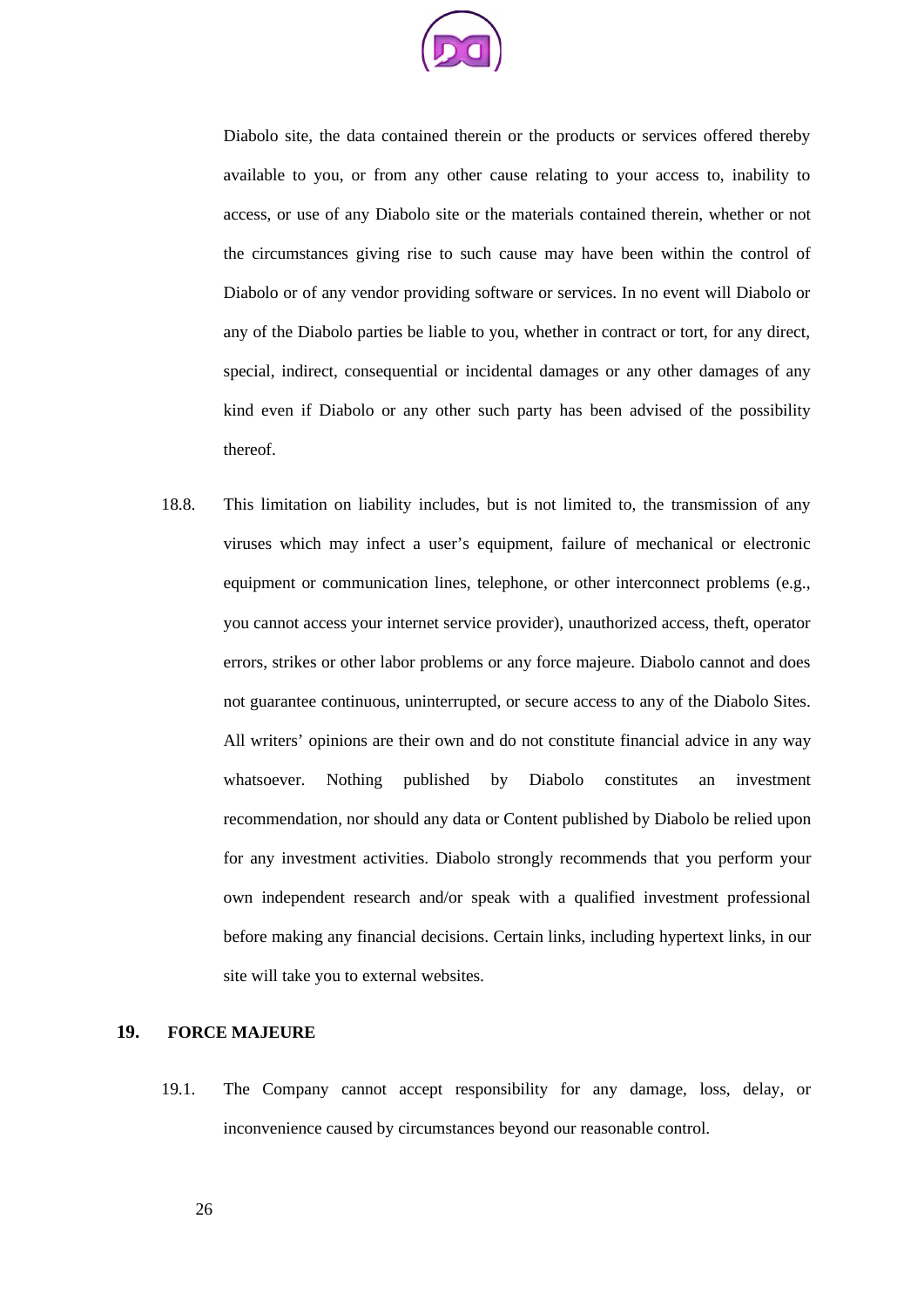

19.2. Such circumstances include but are not limited to war, threat of war, riots, civil strife, or terrorist activity, industrial disputes, natural or nuclear disasters, fire, airport closures, bad weather conditions, interruption or failure of a utility service, or the acts of any local or national government. These include pandemic-related events and lockdown restrictions, defined here as force majeure.

# **20. INDEMNIFICATION**

- 20.1. You agree to defend, indemnify, and hold harmless the Company and its affiliates, independent contractors, and service providers, and each of its respective directors, officers, employees, and agents from and against all Third-party claims, damages, costs, liabilities, and expenses (including, but not limited to, court and attorneys' fees) caused by, arising out of or related to:
	- 20.1.1. your use of, or inability to use, the Website;
	- 20.1.2. your violation of these Terms or any other applicable terms, policies, warnings, warranties, or instructions provided by the Company or a Thirdparty in relation to the Website;
	- 20.1.3. your violation of any applicable law or any rights of any Third-party.

### **21. LINKS**

- 21.1. The Website may contain links which direct you to third-party websites. The Company rejects any liability on said Third-party websites, which are solely provided in the Users' and Visitors' interest.
- 21.2. The Company has no influence on the content of third-party websites. The Company, therefore, cannot assume any guarantee for the accuracy, completeness, or safety of this Third-party content.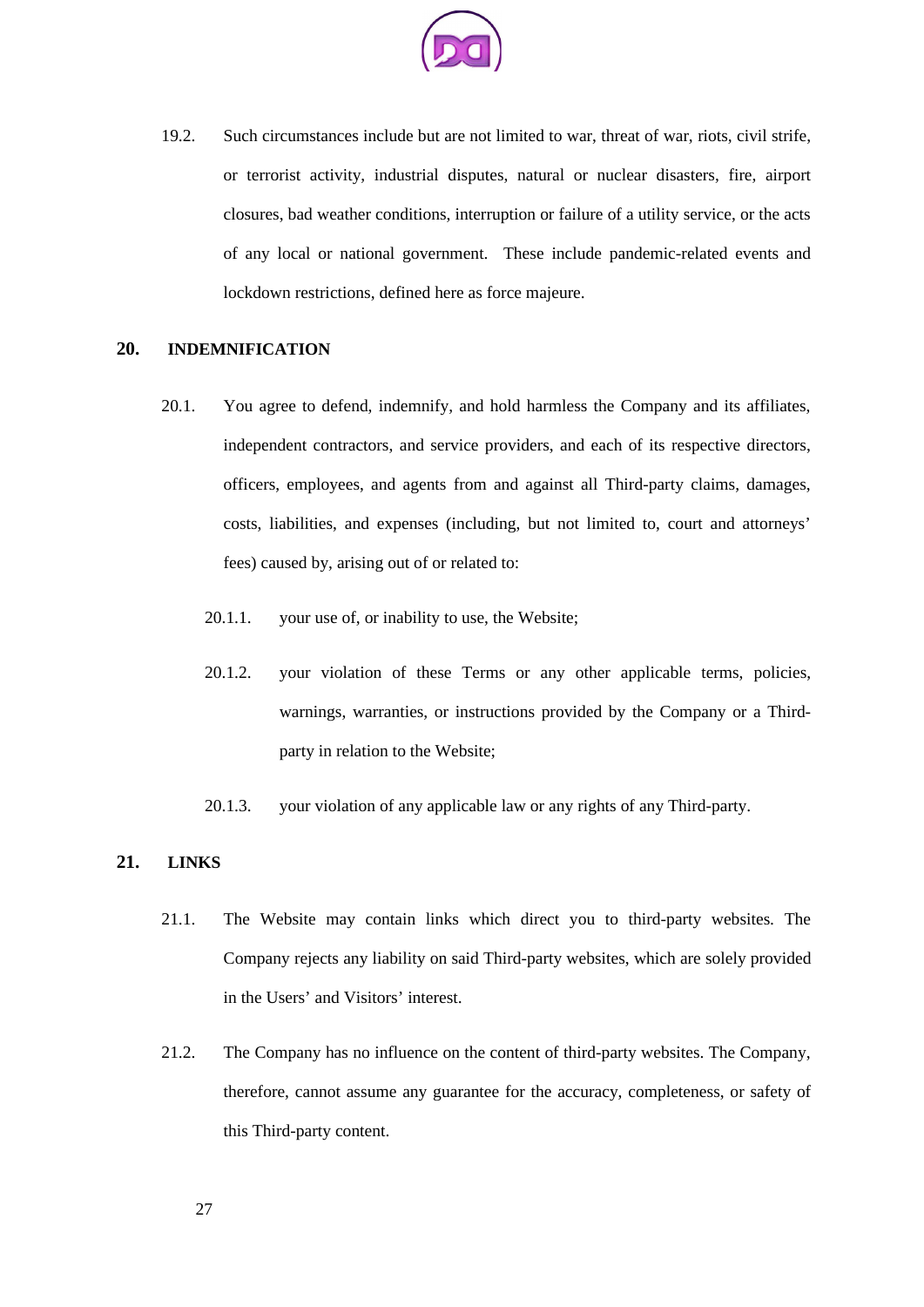

# **22. ENTIRE AGREEMENT & SEVERABILITY**

22.1. These Terms, the Privacy Policy, the Cookies Policy (which sets out information about the cookies on our site), and the Disclaimer subject to any amendments or modifications made by the Company from time to time, shall constitute the entire agreement between you and the Company with respect to the use of the Website. If any provision of these Terms is found to be invalid by a court or competent jurisdiction, that provision only will be limited to the minimum extent necessary, and the remaining provisions will remain in full force and effect.

# **23. NO WAIVER**

- 23.1. The Company's failure to enforce a provision of these Terms does not constitute a waiver of its right to do so in the future with respect to that provision, any other provision, or these Terms as a whole.
- 23.2. If you are in contravention of any of these Terms and we refrain from taking action against you, the Company's forbearance does not constitute a waiver and Diabolo.io may nonetheless take action against you in the future or if you violate the same provision at another instance or if you violate a different provision.

### **24. ASSIGNMENT**

24.1. You may not assign any of your rights, licenses, or obligations under these Terms without the Company's prior written consent. Any such attempt at assignment by you shall be void. The Company may assign its rights, licenses, and obligations under these Terms without limitation and without prior consent.

## **25. MODIFICATION OF THE WEBSITE**

25.1. The Company reserves the right to change, suspend, remove, discontinue, or disable access to the Website or particular portions thereof, at any time and without notice. In 28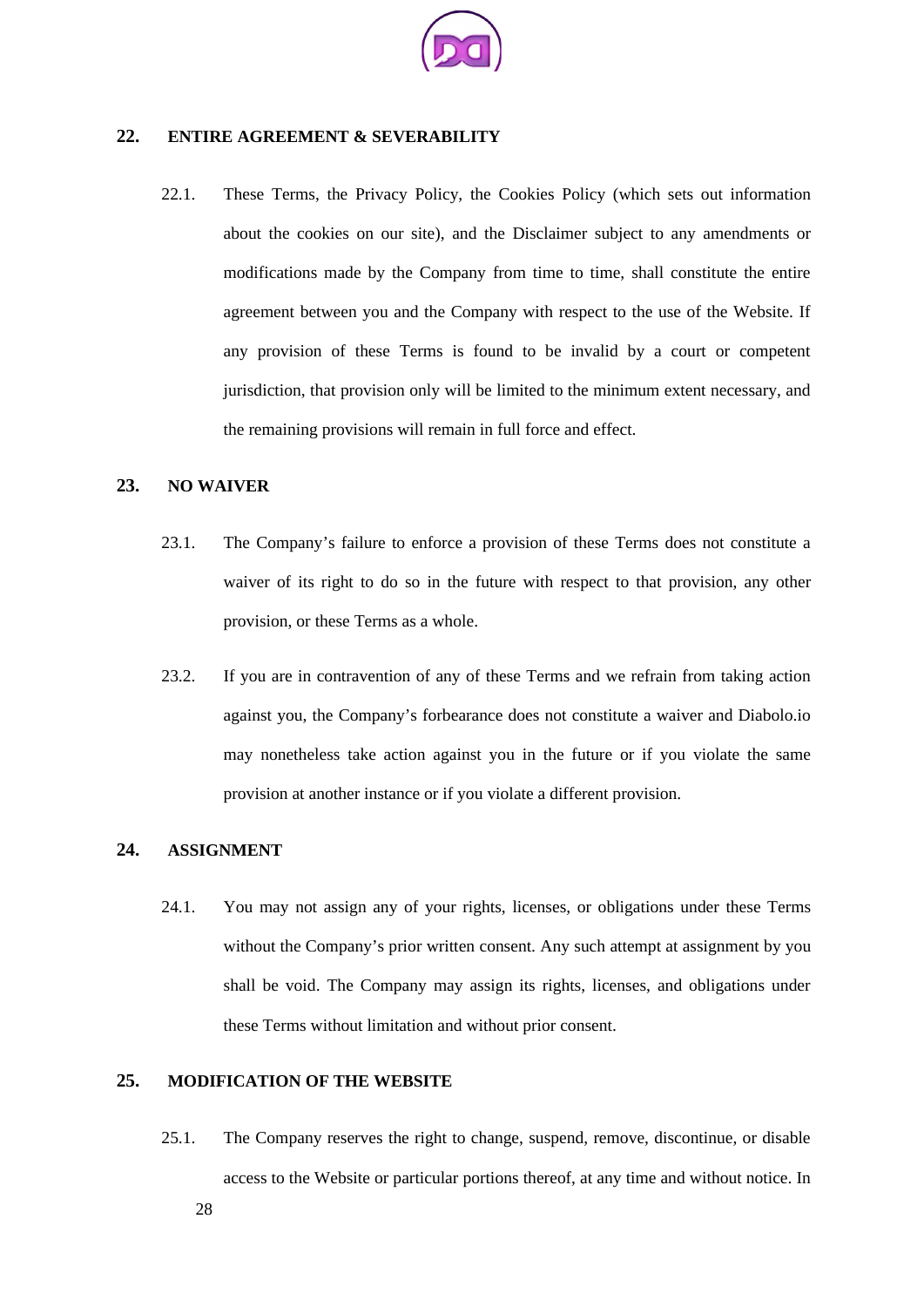

no event will The Company be liable for the removal of or disabling of access to any portion or feature of the Website.

### **26. APPLICABILITY**

- 26.1. This Agreement, together with the Privacy Policy, Cookie Policy, Disclaimer, and any other legal notices published by Diabolo on the Site shall constitute the entire agreement between you and Diabolo concerning use of the Site and the Service.
- 26.2. Should any term, condition, or provision of this Agreement be deemed or held to be invalid or unenforceable for any reason, those remaining terms, conditions, and provisions shall remain valid and enforceable. The invalid or unenforceable provision shall be replaced by a valid and enforceable provision that will meet the purpose of the invalid or unenforceable provision as closely as possible.
- 26.3. Suppose a court of law determines that any term, condition, or provision of this Agreement is invalid or unenforceable but that by limiting such term, condition, or provision, it would become valid and enforceable. In that case, such term, condition, or provision shall be deemed to be written, construed, and enforced as so limited.

# **27. NOTICE OF CLAIM AND DISPUTE RESOLUTION PERIOD**

- 27.1. Please contact Diabolo first! Diabolo wants to address your concerns without resorting to formal legal proceedings, if possible. If you have a dispute with Diabolo, then you should contact Diabolo and a ticket number will be assigned. Diabolo will attempt to resolve your dispute internally as soon as possible.
- 27.2. The parties agree to negotiate in good faith to resolve the dispute (which discussions shall remain confidential and be subject to applicable rules protecting settlement discussions from use as evidence in any legal proceeding).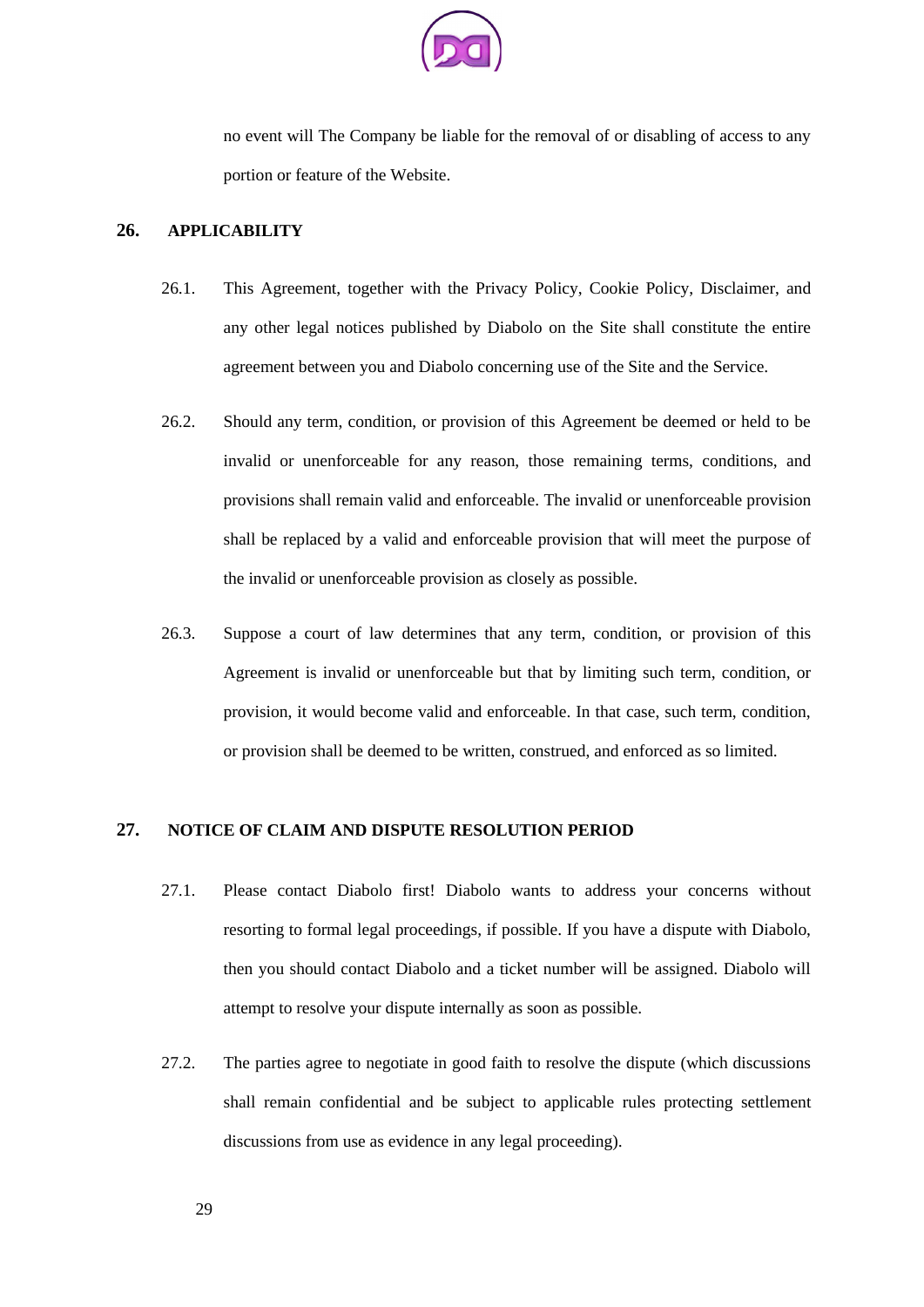

27.3. In the event the dispute cannot be resolved satisfactorily, and you wish to assert a legal claim against Diabolo, then you agree to set forth the basis of such claim in writing in a "Notice of Claim," as a form of prior notice to Diabolo. The Notice of Claim must (1) describe the nature and basis of the claim or dispute, (2) set forth the specific relief sought, (3) provide the original ticket number, and (4) include your email. The Notice of Claim should be submitted to an email address or hyperlink provided in your correspondence with Diabolo. After you have provided the Notice of Claim to Diabolo, the dispute referenced in the Notice of Claim may be submitted by either Diabolo or you to arbitration in accordance with paragraph 1 of this Section 28, below.

### **28. GOVERNING LAW AND DISPUTE RESOLUTION**

- 28.1. These Terms and your use of the Website, as well as all matters arising out of or in relation to them (including non-contractual disputes or claims and their interpretation), shall be governed by the laws of Switzerland, with the exclusion of conflicts of laws rules. Any claim or dispute regarding these Terms or in relation to them shall (including for non-contractual disputes or claims and their interpretation) be subject to the exclusive jurisdiction of the Courts of Vaud, Switzerland, subject to an appeal at the Swiss Federal Court.
- 28.2. You agree that any dispute is personal to you and the Company, and that any dispute shall only be resolved by an individual litigation and shall not be brought as a class action, or any other representative proceeding. You agree that a dispute cannot be brought as a class or representative action or on behalf of any other person or persons.
- 28.3. In case of dispute, you shall maintain the confidentiality of any proceedings, including but not limited to, any and all information gathered, prepared, and presented for purposes of the litigation or related to the dispute(s) therein.